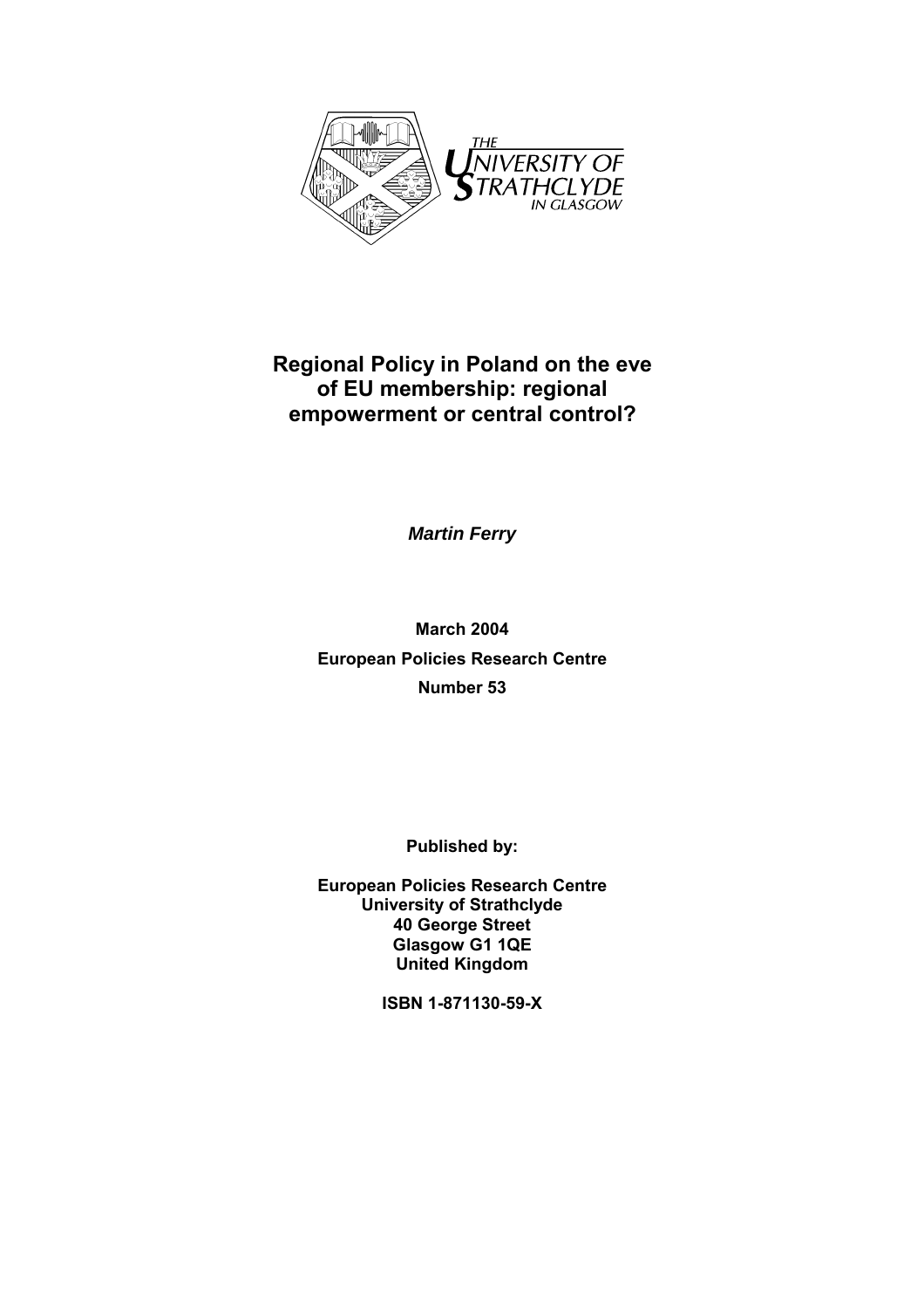European Policies Research Centre University of Strathclyde 40 George Street Glasgow G1 1QE

> Tel: +44-141-548-3908 Fax: +44-141-548-4898

Author email: [martin.ferry@strath.ac.uk](mailto:martin.ferry@strath.ac.uk) 

<http://www.eprc.strath.ac.uk/eprc>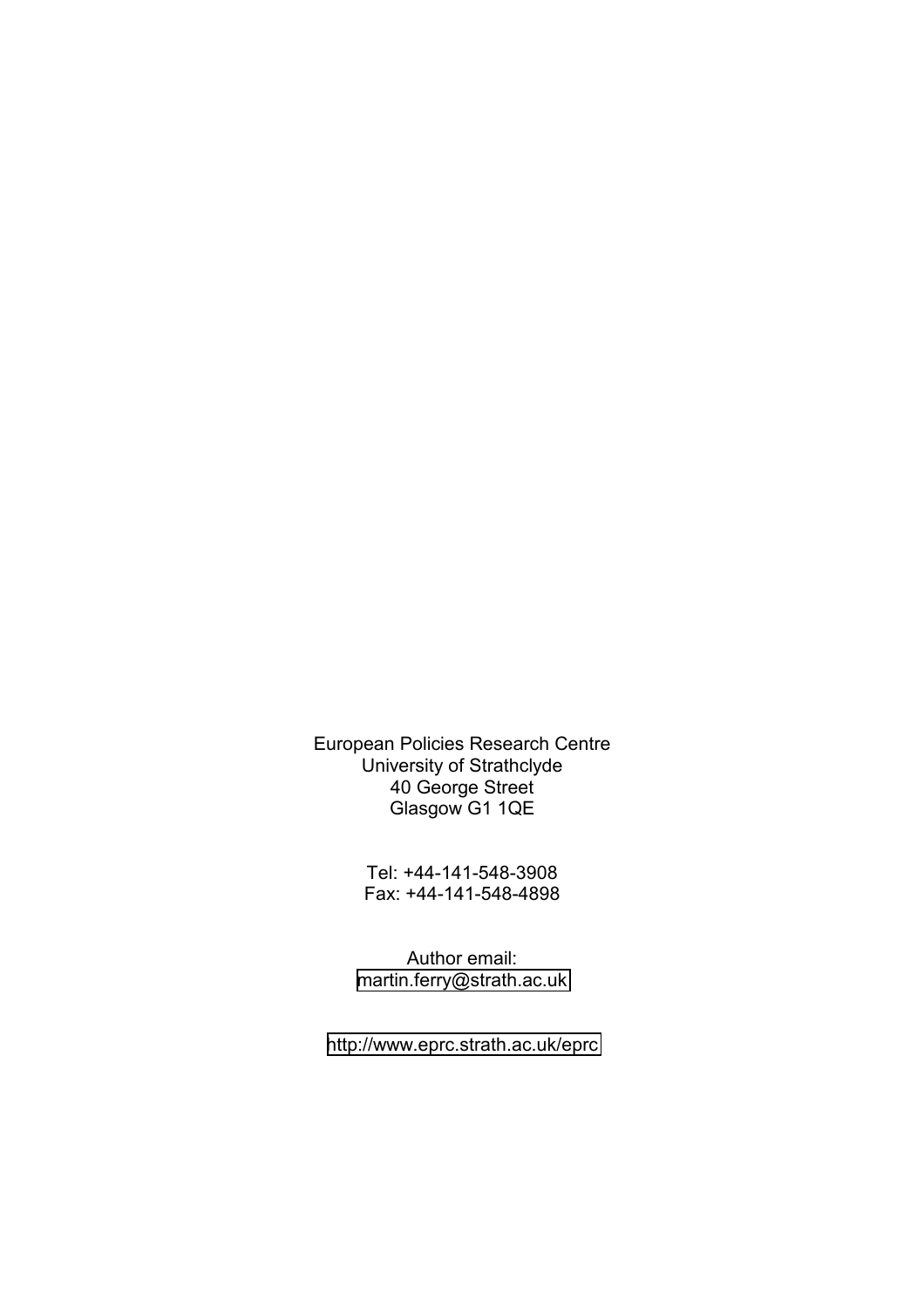# **Preface**

The following paper is based on the preliminary results of a Leverhulme-funded research project, *ìThe regional challenge of industrial restructuring: a Polish-Czech comparison*î, carried out by Irene McMaster and Martin Ferry in 2002-2003.

European Policies Research Centre

March 2004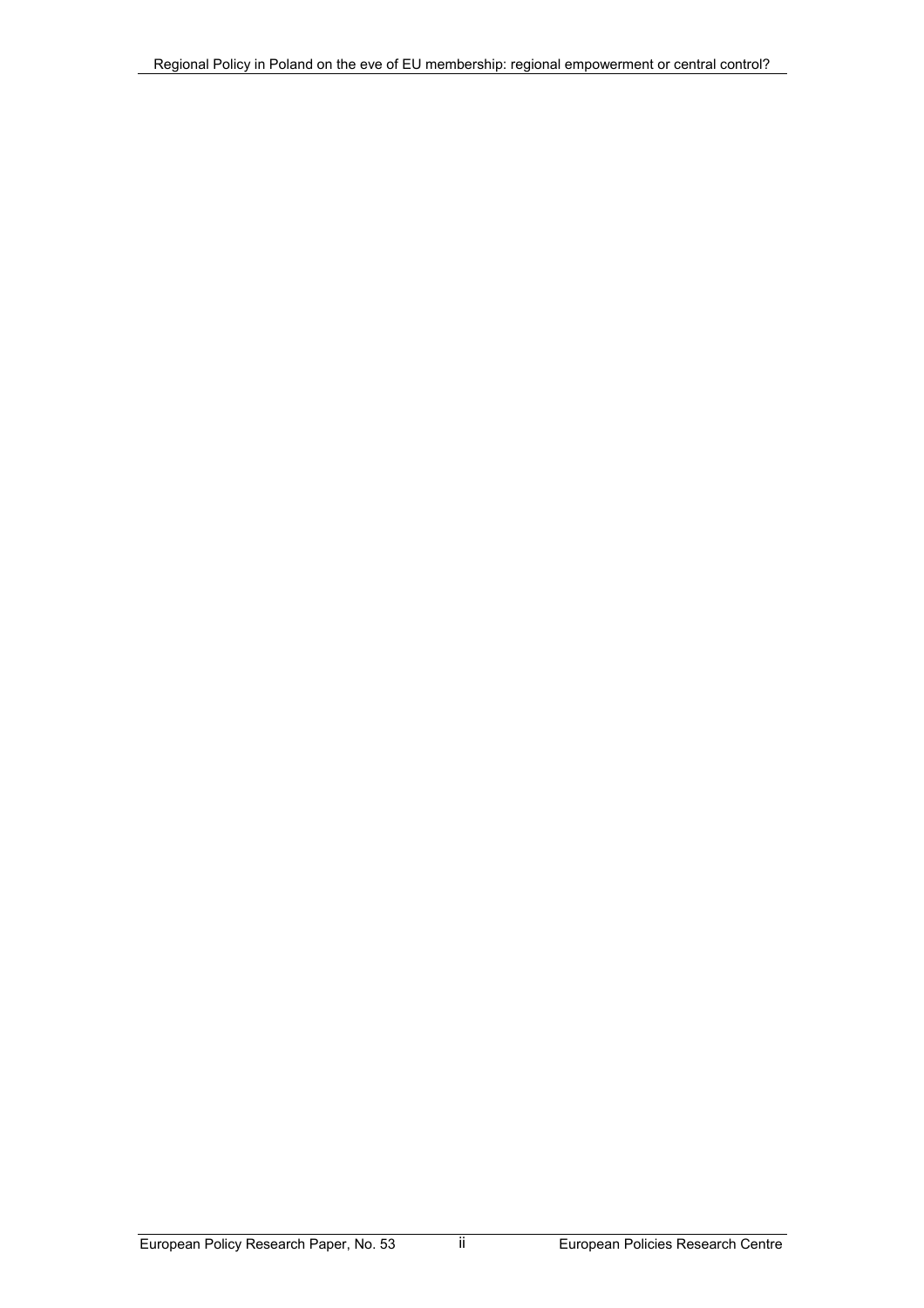# **Abstract**

This paper assesses institutional and programming structures involved in regional economic policy in Poland which have recently been reformed against a background of regionalising and centralising impulses. The analysis draws on the results of a yearlong study of the changing role of the region in the processes of regional economic restructuring in Poland and the Czech Republic. In addition to an extensive policy and literature review, interviews were conducted with relevant organisations and actors at the national and regional levels during 2003. The paper first outlines the regional policy context within Poland, highlighting the most prominent issues and how these informed the reform debate. It argues that recent reforms have strengthened the role of the regional level in the economic development process. However, centralist tendencies are apparent in Poland's public finance system and in the chosen method of administering Structural Funds. As a result, the role of the region as a coordinator of 'top down' and 'bottom up' development initiatives remains limited.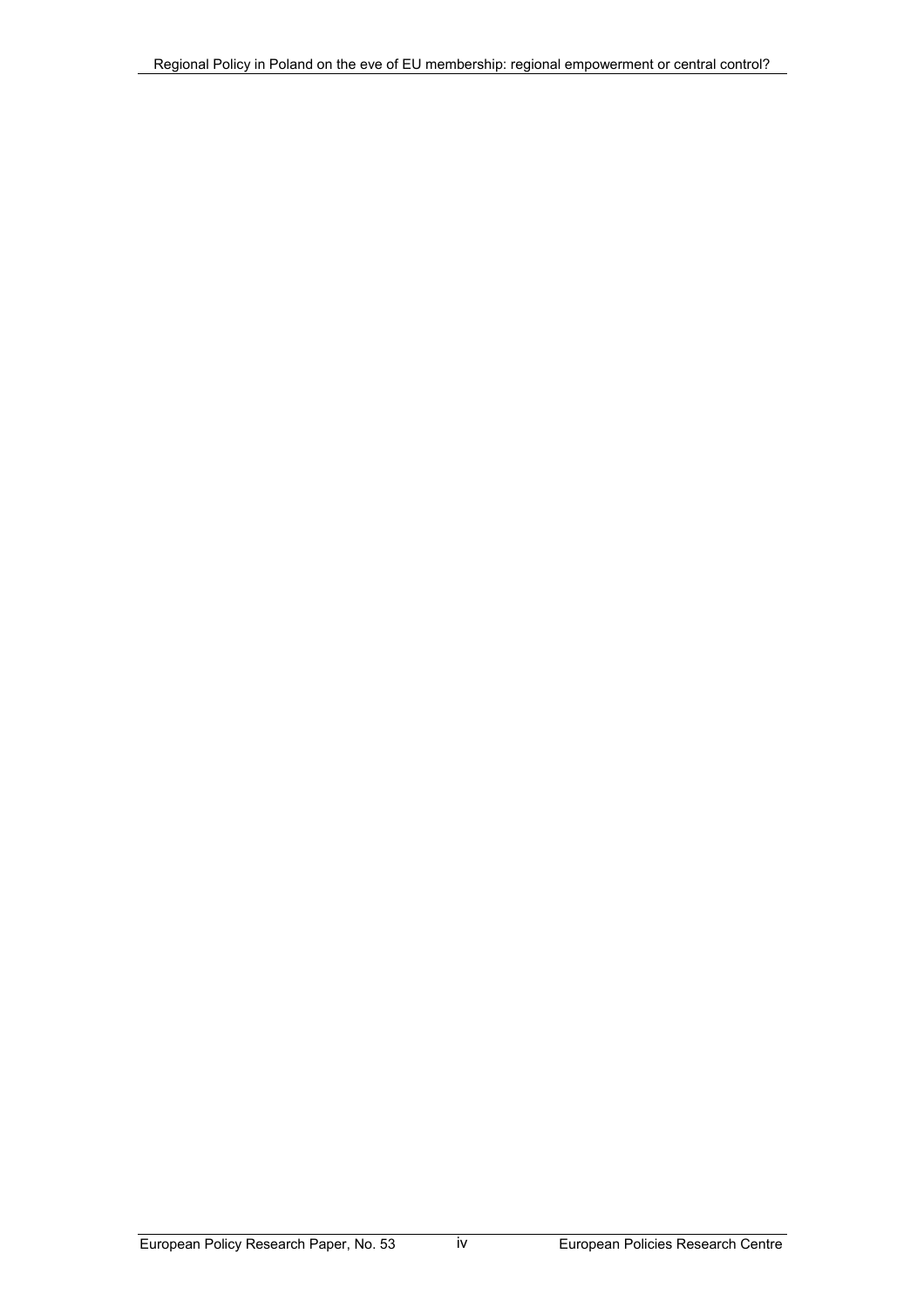## **Regional Policy in Poland on the eve of EU membership: regional empowerment or central control?**

## **TABLE OF CONTENTS**

| 2.1 |                                                            |
|-----|------------------------------------------------------------|
| 2.2 |                                                            |
| 2.3 | Influence of the European Commission on regional reform  8 |
| 3.  |                                                            |
| 3.1 |                                                            |
| 3.2 |                                                            |
|     |                                                            |
|     |                                                            |
|     |                                                            |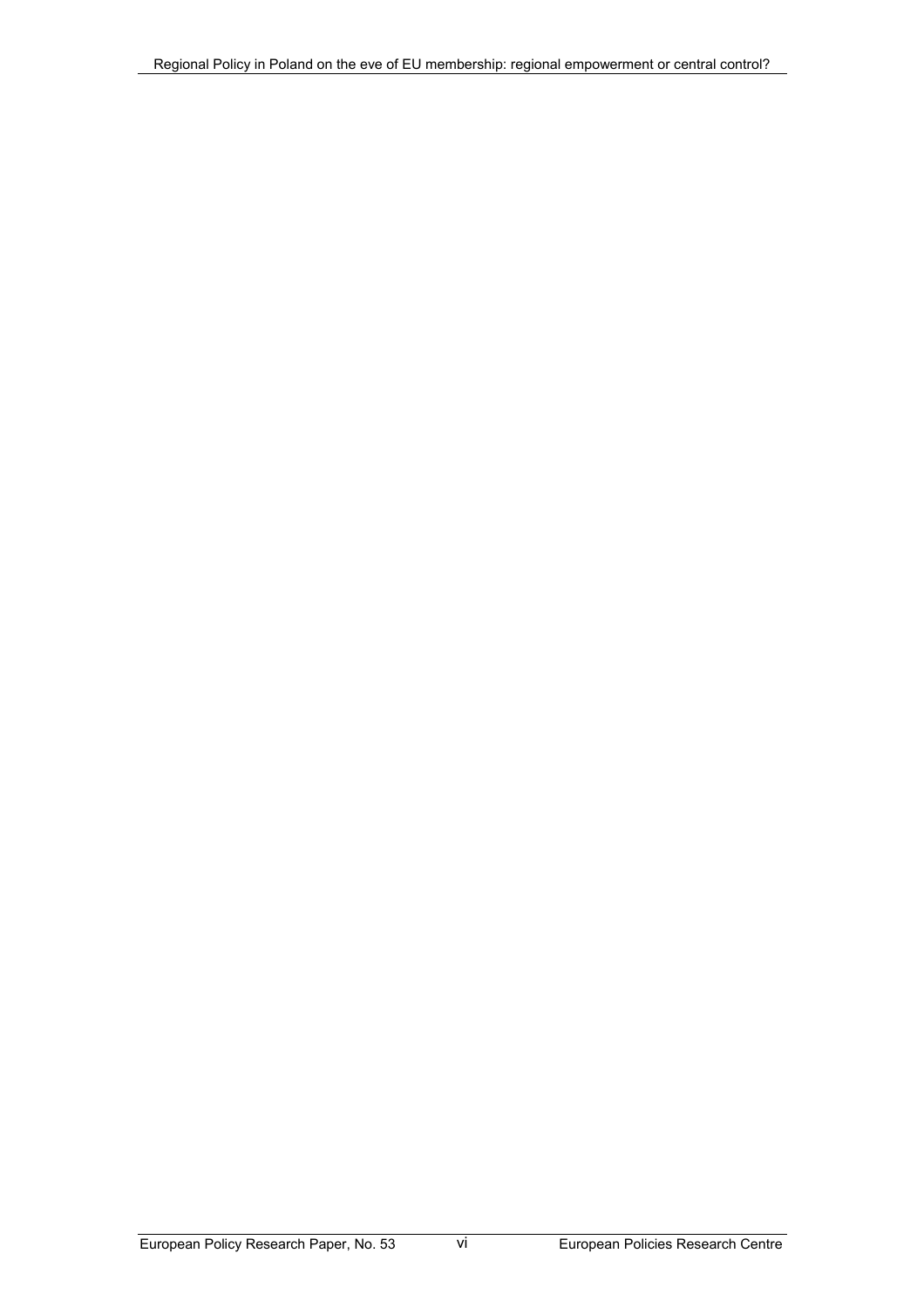### <span id="page-8-0"></span>**1. INTRODUCTION**

At the beginning of 1999, the Polish government introduced a package of reforms designed to revitalise regional administrative structures and encourage the development and implementation of political and economic initiatives at regional level. The reforms were driven by a combination of pressures. Poland is a large country with a tradition of regionalism and a relatively polycentric pattern of development. Restoration of regional government could be argued as part of the broader reinstatement of participatory democracy after decades of centralised communist rule: during the 1988/89 Round Table negotiations, Solidarity pushed for the revival of strong sub-national government as a vital source of 'bottom-up' legitimacy in contrast to Communist era centralism. Regionalisation could also be seen as an institutional support for a new regional development policy, more responsive to varied regional needs, particularly in the context of spatially uneven development processes. At the same time, regional reforms have altered the governmental systems of several states throughout Europe, leading some academics and policy-makers to identify a new role for the region in steering economic development, reflected in the 'new regionalism' literature.<sup>1</sup>

However, in the Polish case, each of these drivers for regionalising reforms could also be used to argue for increasing central control (see Table 1-1). First, in the post-communist period, the impulse to acknowledge Poland's regionalist tradition in the reform process was tempered by the impulse to defend Poland's national cohesion and unitary character. Moves to reform sub-national government could be presented as a "threat to the integrity of the Polish state".2 Second, the need to respond to regional socio-economic disparities does not automatically lead to the empowerment of the regional administrative tier. On the contrary, it can be argued in Poland that the centre should retain the power to control regional economic imbalances and intervene to protect those regions suffering most from the trauma of postcommunist transition.

Third, although meeting the acquis communautaire3 and developing the necessary institutional frameworks to administer pre-accession funds allocated by the European Commission (EC) has played a significant part in the Polish regional reform process, this relationship is not straightforward. The EC's insistence on compliance with the principles of the Structural Funds, notably programming and partnership, in order to qualify for EU structural support, may not necessarily be compatible with the regional development situation and policy priorities of Poland. Moreover, a recent shift can be observed in the Commission from broad, though unspecified, support for the establishment of regional levels of government to help implement Structural Funds to a more cautious espousal of administrative efficiency and control which could argue for a more centralised approach.

<sup>&</sup>lt;sup>1</sup> Storper M. (1997) *The Regional World: Territorial Development in a Global Economy, Guildford Press;* Amin A. (1999) An Institutionalist Perspective on Regional Economic Development, *International Journal of Urban and Regional Research*, 23 (2) pp. 365-378; Smith A., Rainne A. and Dunford M. (1999) *Regional Trajectories and Uneven Development in ëThe Newí Europe: Rethinking Territorial Success*  and Inequality, University of Sussex Working Paper, 2-99.

Szczerbiak, A. (1999) The Impact of the 1998 Local Elections on the Emerging Polish Party System' Communist and Post-Communist Studies Vol. 15 No.3 pp80-100.

<sup>&</sup>lt;sup>3</sup> Detailed rules and requirements for Candidate Countries based on EU founding treaties.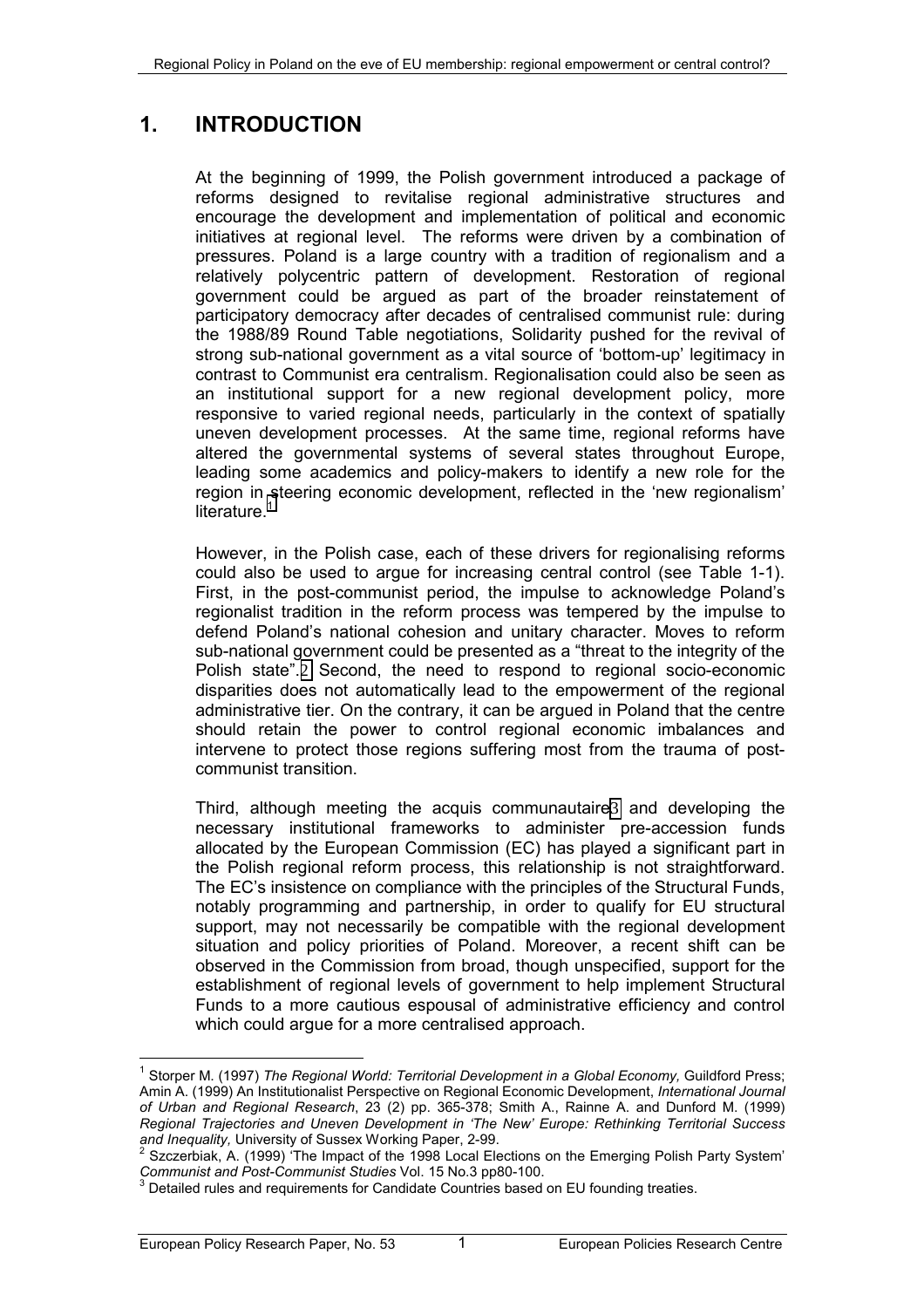| Issue                                     | Centralisation                                                       | Regionalisation                                                                                                                                                                          |
|-------------------------------------------|----------------------------------------------------------------------|------------------------------------------------------------------------------------------------------------------------------------------------------------------------------------------|
| Institutional vacuum at<br>regional level | Need to ensure national<br>cohesion and protect unitary<br>identity. | Regional government should be<br>reinstated as part of post-communist<br>democratisation process.                                                                                        |
| Spatially uneven<br>development process   | Centre must have capacity to<br>intervene in lagging regions.        | Each region must have capacity to<br>develop initiatives according to their<br>own needs.                                                                                                |
| EC influence                              | Commission supports central<br>control of regional aid funds.        | Commission guidelines imply the<br>development of regional capacity in<br>order to contribute to implementation of<br>regional development programmes in<br>partnership with the centre. |

The purpose of the paper is to assess the current state of Poland's regional policy system. How have these conflicting pressures been reflected in the reform process? Have regions become empowered actors as a result of the reforms or does the centre retain control? Do new institutional and programming arrangements for the formulation and delivery of regional policy grant the regional level a greater say in economic development processes?

The paper is structured in three sections. It first establishes the Polish regional policy context, introducing the drivers for reform noted above. An assessment of the new arrangements for developing regional policy at central and regional level then draws out early benefits and remaining challenges. Finally, the analysis concludes that, on the eve of EU accession, Polish regional policy continues to be drawn between centralising and regionalising impulses. As a result, it inhabits a 'half-way' house between old and new models of regional policy. On the one hand, the development of new institutional and programming frameworks has altered horizontal and vertical relationships between central Ministries and departments, regional units of government and other agencies and actors. There is now more opportunity for regions to become involved in development initiatives that were previously introduced by the centre on a largely sectoral basis. However, the involvement of regions is at the margins and their potential input is circumscribed. Regions are still largely dominated by central priorities and financed by central budget subsidies and this limits their scope to pursue development policies that originate in their own territories.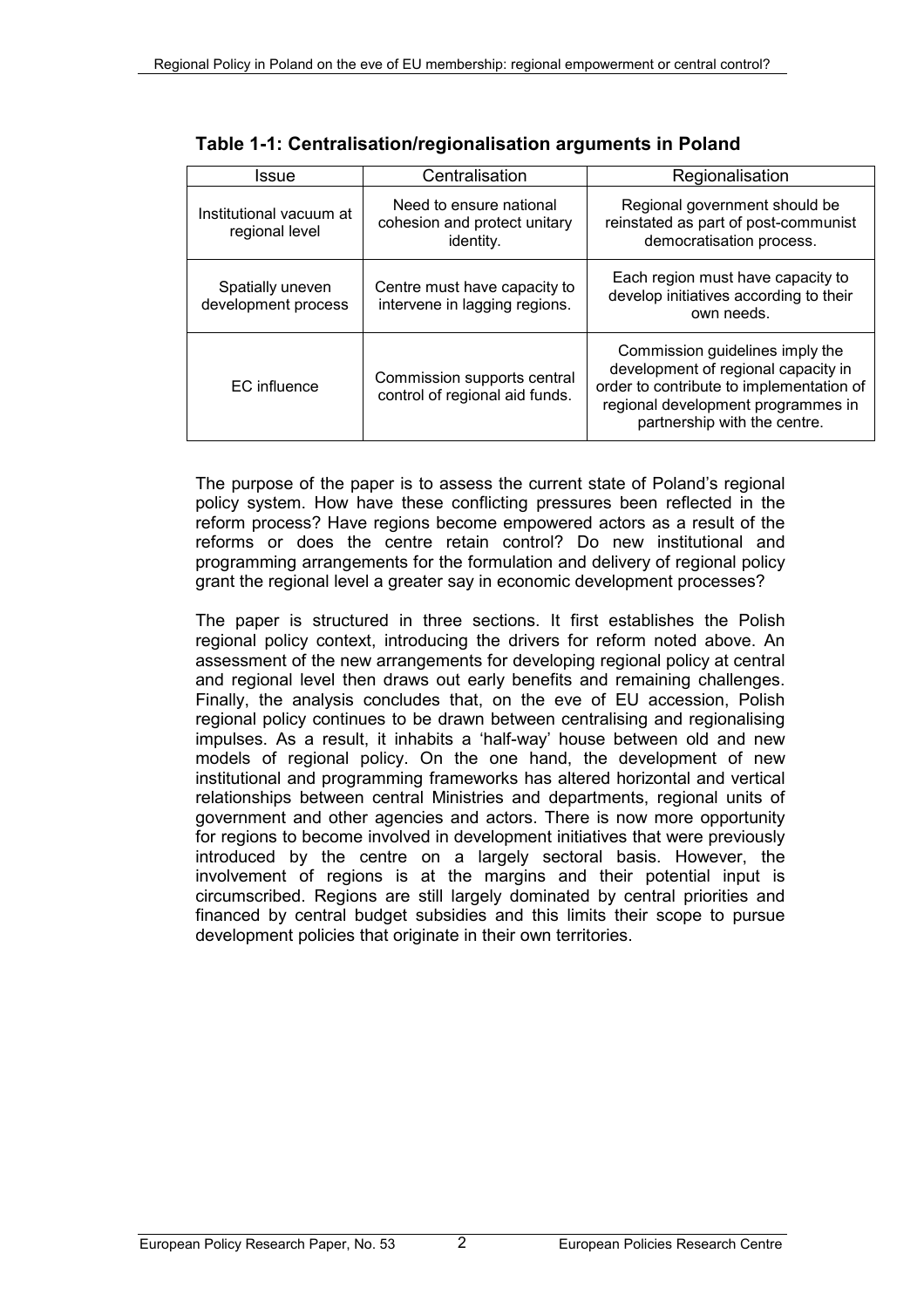## <span id="page-10-0"></span>**2. THE REGIONAL CONTEXT**

#### **2.1 Regional Disparities**

In Poland, most large urban centres have generally benefited from the postcommunist transformation. This is particularly true of the big cities, e.g. Warsaw, Kraków, Poznań, Wrocław and Łódź (Poland's textile centre which has recovered after struggling in the early post-transformation recession). Regions with richer and more modern economic structures, higher qualified labour force, and better institutional and physical infrastructure have proved more attractive to both domestic and foreign investors.<sup>4</sup> The dominance of urban areas, in terms of economic development is reflected in indicators such as share of GDP, and employment levels.<sup>5</sup> Warsaw is particularly dominant in terms of economic development. Mazowieckie region (in Polish *województwo*  $-$  voivodship), which contains the capital, has the biggest area and the biggest population. It hosts almost one-third of the companies registered with participation of foreign capital, has the lowest unemployment rate, the highest salaries, the highest positive migration balance and the highest GDP (in absolute values and per capita). The region generates the biggest interregional differentiation- differences in GDP per capita between Warsaw and sub-regions such as: Ostrołęcki, Radomski and Siedlecki reach a ratio of  $5:1<sup>6</sup>$ 

Rural areas, predominantly in the eastern and northern parts of Poland, are handicapped by weak infrastructure, sparse and poorly-qualified work-forces and predominantly old-fashioned, highly fragmented agriculture which has lost the state subsidies on which it traditionally relied. These areas are subject to rapid de-population as a result of out-migration. Throughout the 1990s, the urban-rural development gap widened. For instance, farming households in 1999 had an average income per person equal to only 73% of the national average as compared to  $94\%$  in 1995.<sup>7</sup> In 2002, the highest unemployment rate was registered in Warmińsko-mazurskie (28.8%), Zachodniopomorskie (26.4%), Lubuskie (25.9%) and Dolnośląskie (25.3%). According to Polandís National Development Plan, this situation has existed for many years and is the result of decline of the economic base in small cities and in the stateowned farms in this part of the country. $8$  Figure 2-1 shows the current voivodship boundaries.

<sup>4</sup> See Gorzelak, G. (1998a) 'Regional and Local Potential for Transformation in Poland', *European Institute for Regional and Local Development*, Warsaw, Paper 14.<br><sup>5</sup> 'Poland reaps impressive gains on economic, social front. But growth is unbalanced' *International* 

*Labour Organisation* report 15 November 1999 (ILO/99/38)<br><sup>6</sup> See *Poland: National Development Plan 2004-2006* adopted by the Council of Ministries Warsaw 14/1/03 p34.

Polish official annual statistics - Rocznik Statystyczny 1996. 2000

Polish official annual statistics - *Rocznik Statystyczny 1996, 2000* <sup>8</sup> *Poland: National Development Plan* 2004-2006 p33.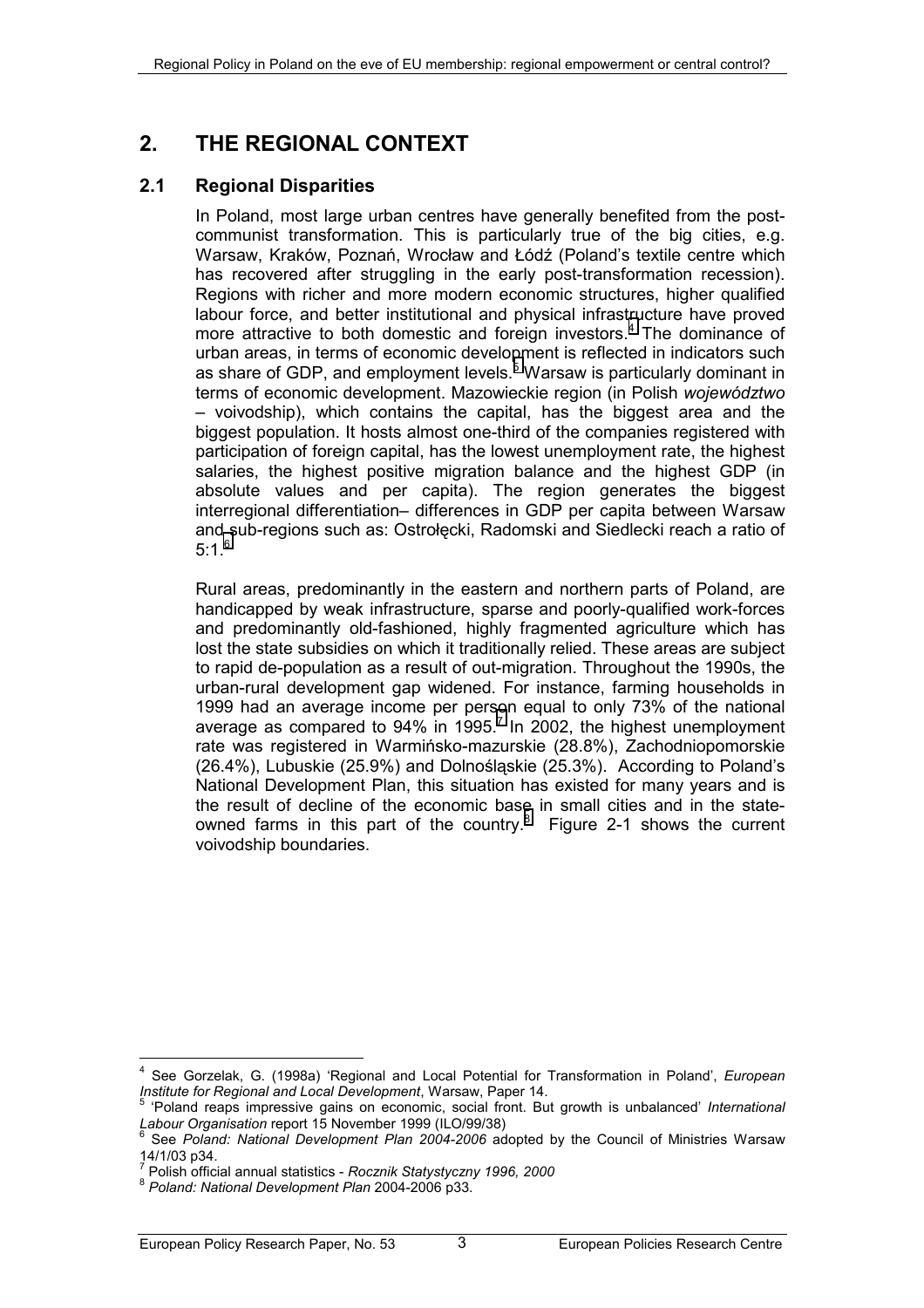

**Figure 2-1: Voivodship boundaries after 1999** 

Restructuring the country's large, uncompetitive, heavy industrial centres remains a significant challenge that has still to be fully faced, and this has a specific regional dimension. Upper Silesia (covered by the post-1999 region Śląskie) is the location of most of Poland's heavy industry and a bastion of the Solidarity Trade Union movement. The region has endured the collapse of traditional markets for its coal and steel in the former Soviet Union. It has high levels of urbanisation concentrated around Katowice, a polluted environment, a relatively well-developed but worn-down infrastructure and a poorly educated and low-skilled work-force. On the one hand, the region performs relatively well in terms of indicators such as GDP per capita (see Table 2-1) and unemployment, but in recent years, as the restructuring process started, the region has experienced significant job losses and accompanying social unrest.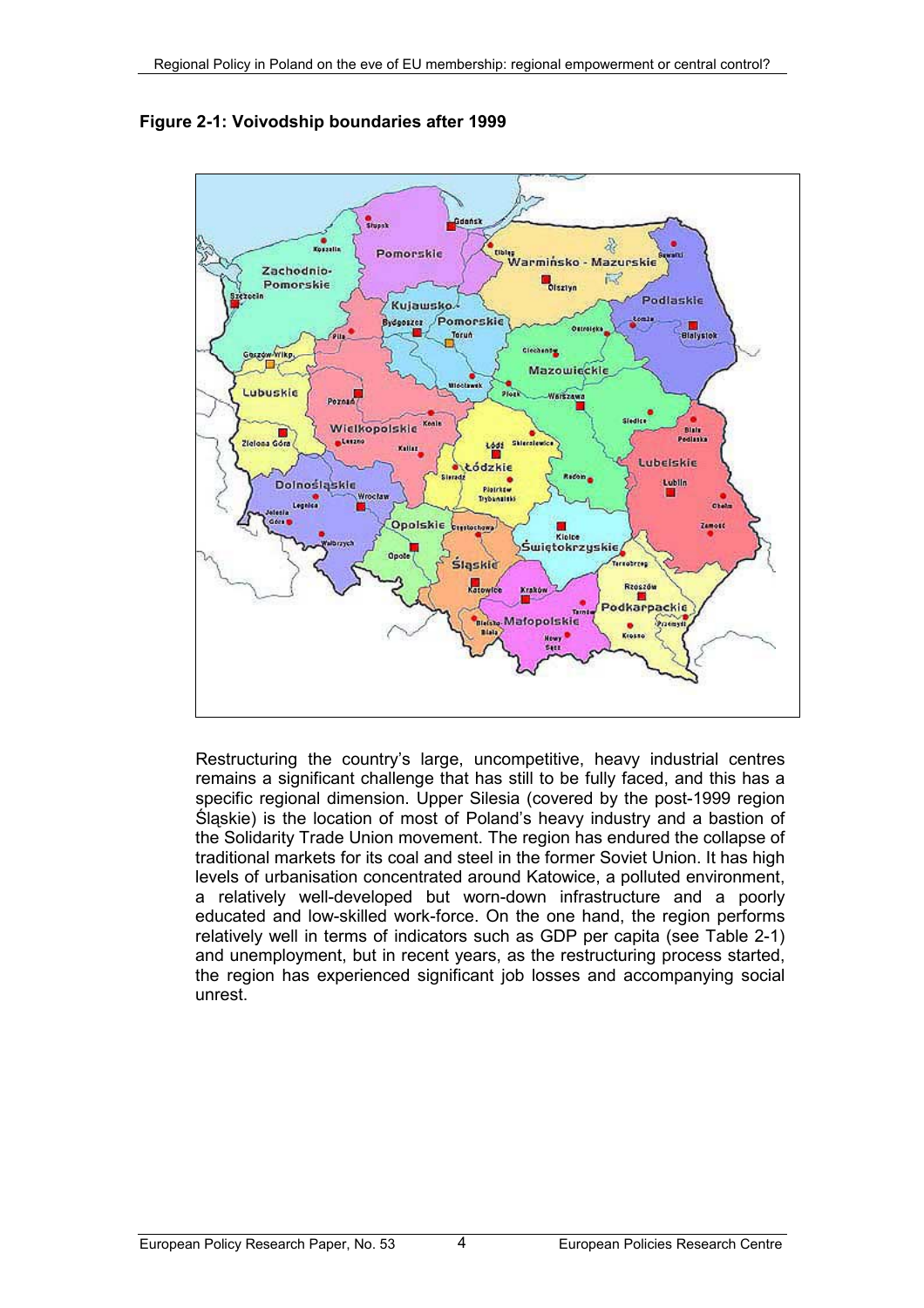| Region              | GDP/head (PPS)<br>2001      |                   | Employment by<br>sector (% of total)<br>2002 |                   | Unemployment |          |                  |
|---------------------|-----------------------------|-------------------|----------------------------------------------|-------------------|--------------|----------|------------------|
|                     | Poland=<br>$\overline{100}$ | EU15=100          | $EU25 = 100$                                 | Agriculture       | Industry     | Services | Rate 2002 (%)    |
| <b>EU 15</b>        |                             | 100               | 109.7                                        | $\overline{4.0}$  | 28.2         | 67.7     | $\overline{7.8}$ |
| <b>EU 25</b>        |                             | 91.1              | 100                                          | $\overline{5.4}$  | 28.8         | 65.8     | $\overline{9.0}$ |
| Poland              | 100                         | 40.9              | 44.9                                         | 19.3              | 28.6         | 52.0     | 19.9             |
| Dolnośląskie        | 102                         | 41.6              | 45.6                                         | 9.5               | 32.4         | 58.2     | 26.1             |
| Kujwasko-pomorskie  | 90                          | 37.0              | 40.6                                         | 19.1              | 29.4         | 51.4     | 21.5             |
| Lubelskie           | 70                          | 28.6              | 31.4                                         | 39.4              | 18.1         | 42.5     | 16.6             |
| Lubuskie            | 89                          | 36.3              | 39.9                                         | 10.2              | 31.3         | 58.5     | 26.3             |
| Łódżkie             | 90                          | 36.9              | 40.5                                         | 19.8              | 30.6         | 49.7     | 20.3             |
| Małopolskie         | 86                          | 35.3              | 38.8                                         | 23.7              | 27.0         | 49.3     | 16.2             |
| Mazowieckie         | 156                         | 63.7              | 69.9                                         | 20.4              | 21.6         | 58.0     | 17.0             |
| Opolskie            | 81                          | 33.2              | 36.4                                         | 18.5              | 32.9         | 48.7     | 19.7             |
| Podkarpackie        | 71                          | 29.2              | 32.0                                         | 30.8              | 28.2         | 41.1     | 18.2             |
| Podlaskie           | 76                          | 31.0              | 34.0                                         | 36.5              | 18.6         | 45.0     | 16.8             |
| Pomorskie           | 99                          | 40.6              | 44.6                                         | 9.5               | 31.1         | 59.4     | 21.5             |
| Śląskie             | 109                         | 44.6              | 49.0                                         | $\overline{4.1}$  | 39.5         | 56.4     | 20.1             |
| Świętokrzyskie      | $\overline{76}$             | $\overline{31.2}$ | 34.3                                         | $\overline{31.0}$ | 24.9         | 44.2     | 18.8             |
| Warminsko-mazurskie | $\overline{72}$             | 29.6              | 32.5                                         | 17.9              | 28.1         | 54.0     | 25.9             |
| Wielkopolskie       | 106                         | 43.4              | 47.6                                         | 20.3              | 32.7         | 47.0     | 18.2             |
| Zachodnio-pomorskie | 99                          | 40.5              | 44.5                                         | 8.3               | 29.6         | 62.2     | 26.0             |

#### Table 2-1 Poland's post 1999 regions - some salient features

*Sources: European Commission, (2004) ëTowards a new Cohesion for Europe: Convergence and Competitiveness and Cooperationí Third Cohesion Report, Brussels and Polish national statistics, 2002.* 

It should be noted that inter-regional disparities in Poland do not differ greatly from average disparity levels within EU-15 Member States (see Table 2-2).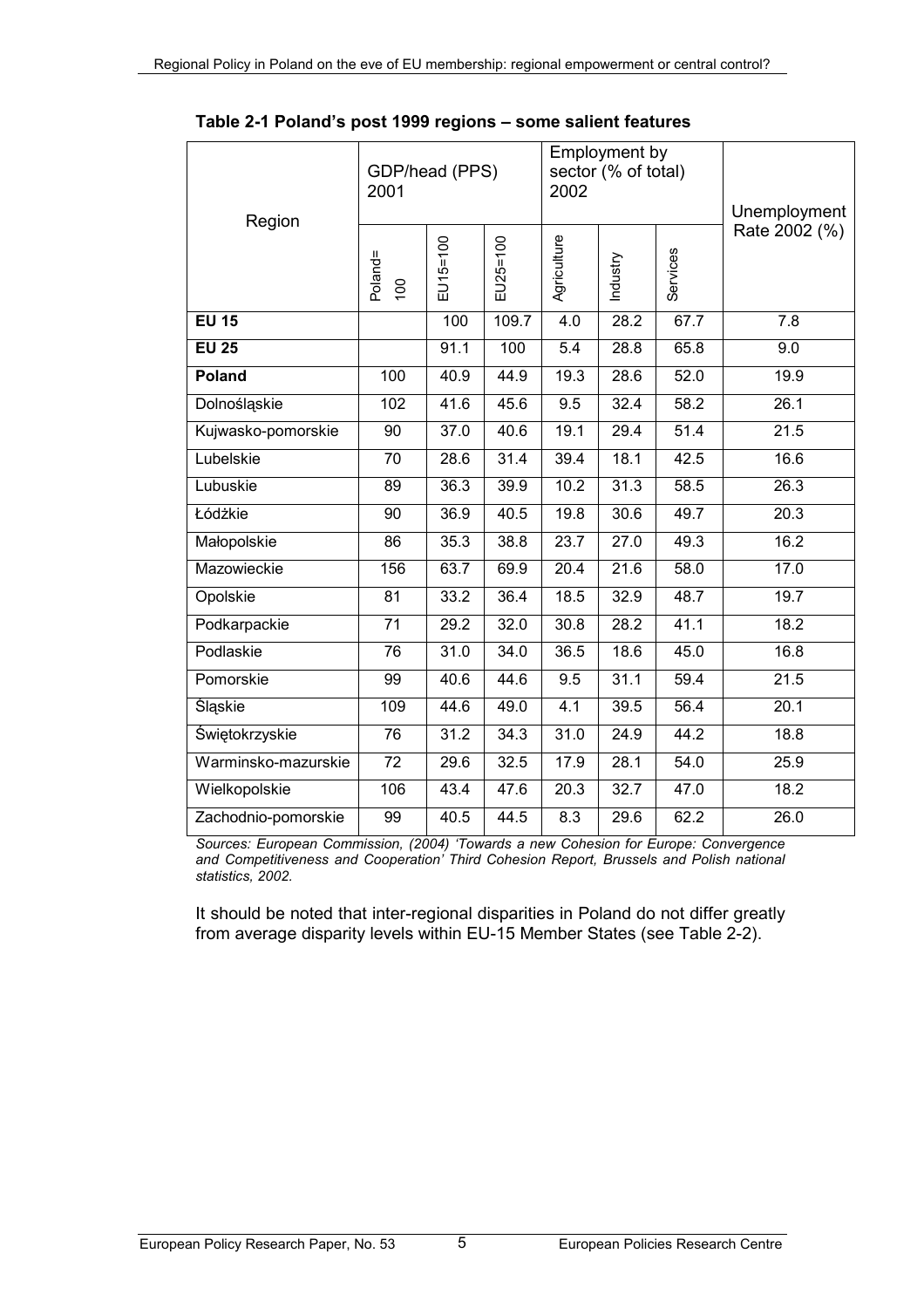|               | Highest GDP per<br>capita /lowest<br>GDP per capita,<br>2000 | Highest<br>unemployment<br>per capita/lowest<br>unemployment<br>per capita, 2001 |
|---------------|--------------------------------------------------------------|----------------------------------------------------------------------------------|
| <b>Poland</b> | $2.2\phantom{0}$                                             | 1.9                                                                              |
| Belgium       | 2.9                                                          | 4.9                                                                              |
| Czech Rep.    | 2.7                                                          | 4.5                                                                              |
| France        | 2.1                                                          | 2.9                                                                              |
| Germany       | 2.8                                                          | 5.5                                                                              |
| Greece        | 1.7                                                          | 2.7                                                                              |
| Hungary       | 2.4                                                          | 5.7                                                                              |
| Italy         | 2.2                                                          | 8.3                                                                              |
| Portugal      | 1.4                                                          | 2.6                                                                              |
| Spain         | 2                                                            | 3.7                                                                              |

#### **Table 2-2: Internal disparities in Poland and other countries (data taken at NUTS II level)**

*Source: Waszak, L. (2003) Poland: regional policy as a way of effective utilisation of EU funds after accession, SKN Badań nad Gospodarką, Discussion paper No. 2, Warsaw.* 

Thus, in the context of Poland's accession to the EU the most important problem is not the differentiation but the comparatively low economic potential of all regions: the EU-15ís richest regions are much richer than the most prosperous regions of Poland, while the poorest of Polish regions are much poorer than the most disadvantaged regions of the EU-15. According to calculations relating to GDP level per capita, the development level of Poland's strongest regional economy (Mazowieckie) is approximately equivalent to the level of the poorest regions in Greece. Meanwhile, a list of the ten poorest performing regional economies in the acceding countries contains six Polish regions.<sup>9</sup>

The assumption that organisational and technological imports from the West would be major factors in Poland's modernisation suggested that regionally unbalanced patterns of economic development would continue. Foreign investment would target more developed regions and this would reinforce tendencies to rural/urban and east/west polarisation. Lagging regions would find it increasingly difficult to 'catch up' and that this could cause social and economic problems.10

<sup>&</sup>lt;sup>9</sup> Eurostat (2004) 'Regional GDP per capita in the EU and the Acceding Countries in 2001' Eurostat *News Release* 21/2004, 18/2/04. 10 *Poland: National Development Plan 2004-*2006 *op. cit.* p114.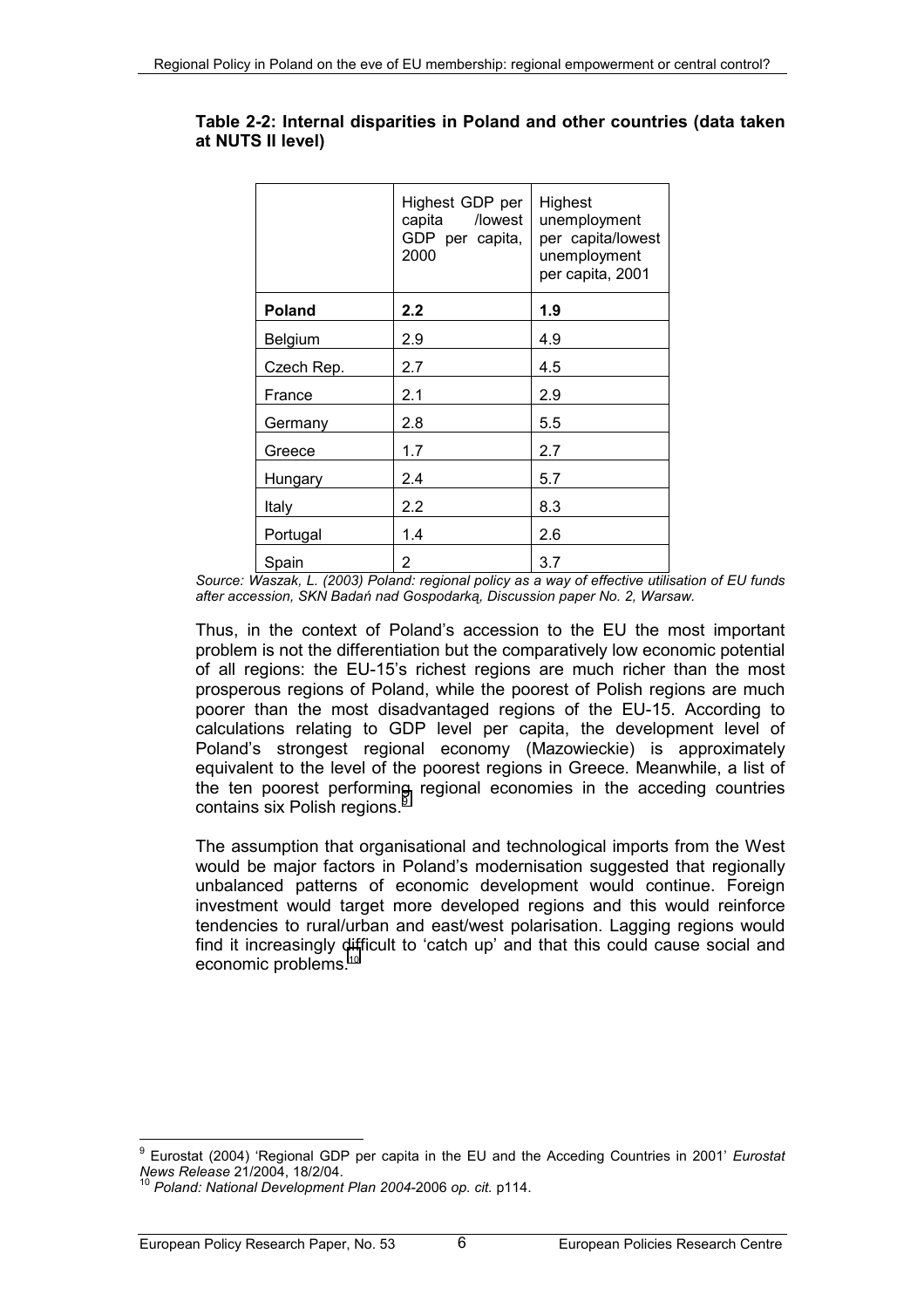#### <span id="page-14-0"></span>**2.2 Institutional/policy weakness**

Realisation in Polish government circles of the need to address persistent regional disparities was accompanied by awareness of an institutional and policy vacuum in the regional development field. For much of the decade, all central-level ministries were organized according to sectoral criteria. Some regional responsibilities were divided between: the Central Office of Planning (COP), which prepared analyses, formulated concepts and produced long term plans; the Ministry of Labour, which headed employment support programmes that contained a spatial element, particularly in the targeting of regions suffering from high unemployment; and, from the mid-1990s on, the Ministry of the Economy. At this stage, regional policy interventions could not be regarded as elements of a long-term strategy but rather as temporary or *ad hoc* instruments to support selected regions with particular problems caused by economic transformation.

At subnational level, the institutional framework reflected this approach. Reforms introduced in the early 1990s were ambivalent and inconclusive. Regions were granted assemblies of delegates selected from all local authorities within their territory, but these had monitoring and advisory functions rather than decision-making powers. The regional governor (voivod) remained the dominant actor, nominated by the Prime Minister and responsible for the implementation of central government policy. Redrawing of provincial boundaries was repeatedly postponed due to political pressures, and the regions remained too small and weak to fulfil many of the responsibilities entrusted to them in the fields of regional economic development policy and international co-operation.

Approaches to how this institutional and policy vacuum could be filled and how regional disparities could best be tackled ranged between two basic views on the role of the state in post-communist Poland.11 One view stresses the political flux and economic uncertainty of Poland's post-communist setting. It demands the creation of a strong, centralised state to defend Poland's unitary identity and hard-won sovereignty and increase its power over scarce economic resources. Granting greater autonomy to the regions could have a negative impact on the cohesion of the country as some regions are undoubtedly better equipped to take advantage of the opportunities offered by the free market economy and imminent EU accession than others. From this perspective, the centre should strive to control regional economic imbalances and intervene to protect those regions suffering most from the trauma of transition.

On the other hand, decentralising the state can be seen as an integral part of the post-communist process of democratisation and economic liberalisation. It is argued that dismantling the heavily centralised communist system would encourage the participation of citizens in the political and economic life of the country. This approach dovetails with 'new regionalist' thinking, in that it demands a decentralised view of the regional tier of government with strong regions exercising significant political and financial autonomy in order to spur

<sup>&</sup>lt;sup>11</sup> Gorzelak, G. (1998b) 'Regional Development and Planning in East Central Europe' in M. Keune ed. *Regional Development and Employment Policy: Lessons from Central and Eastern Europe* ILO-CEET, Budapest, Hungary 1998 p74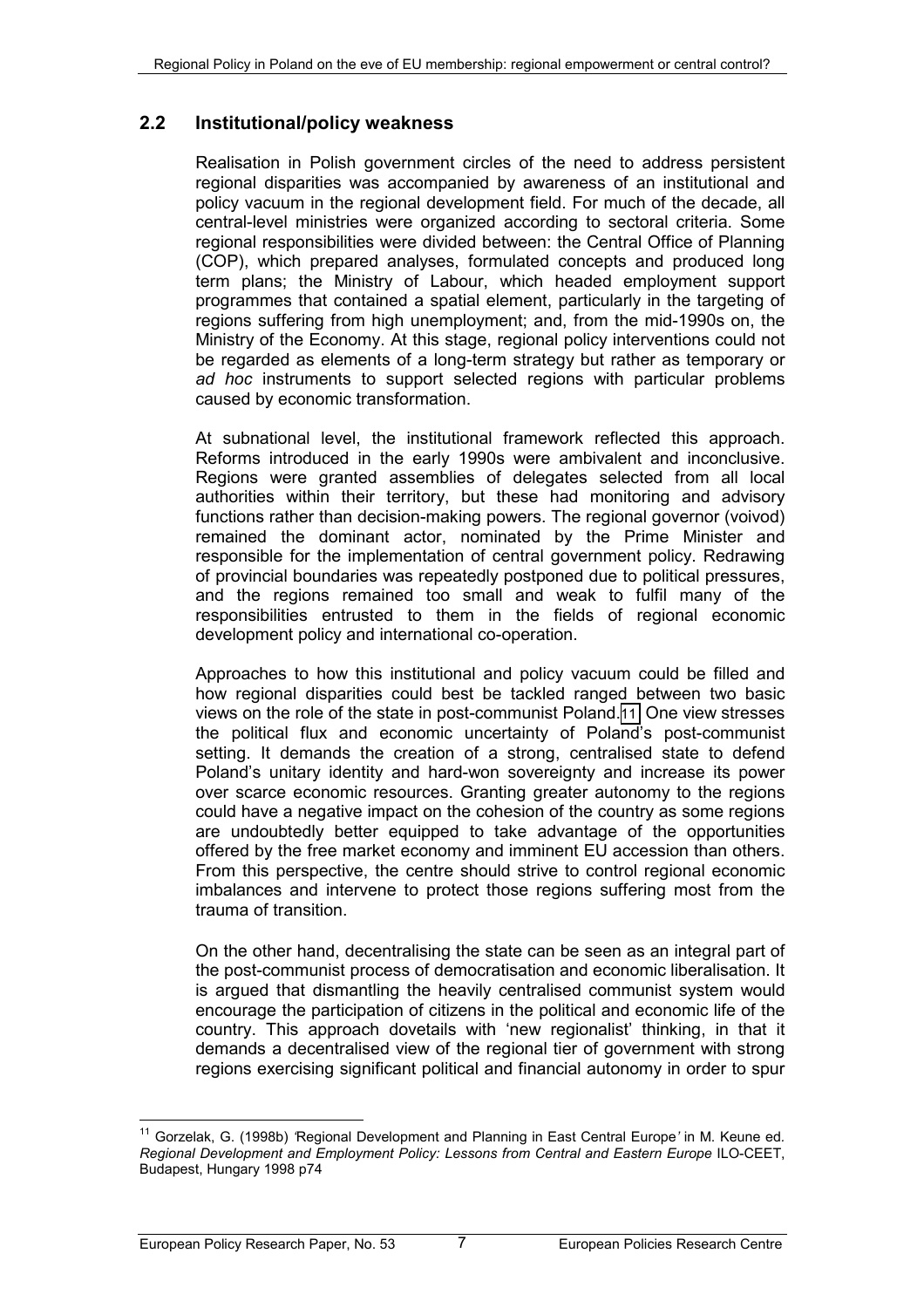<span id="page-15-0"></span>development on their own territories. These more prosperous regions, so the logic goes, can act as 'drivers' for the development of all areas of the country.

A spectrum of approaches to regional policy, ranging between these points, emerged in post-communist Poland: political parties, interest groups and administrative elites keen to exert an influence on the shape of postcommunist Poland and maintain or gain status in the new administrative order offered proposals. The regional debate was characterised by disputes between central ministries, which wanted to maintain control of the transition process and feared that granting greater regional autonomy would threaten the cohesion of post-communist Poland, political parties who wanted to protect their regional bases of power, bureaucrats who wanted to defend their status and regional interests who wanted to reassert their individual identities. By the end of the decade, the increasing influence of the European Commission, as a major contributor to regional development funds with its own regional policy agenda, provided a further driver for regional reform, though without necessarily settling the centralist/regionalist dispute.

#### **2.3 Influence of the European Commission on regional reform**

The influence of the Commission, as a source of funds to tackle regional problems, was an important early driver for the post-communist reform of institutional arrangements for regional policy. State-founded and controlled agencies began to emerge in the early to mid-1990s to manage EU aid funds: in 1996, the Committee for European Integration (KIE) headed by the Prime Minister, was created as a centre for the transfer of EU resources and practice. Other central agencies emerged with an explicit regional aspect. In 1993, the Polish government, with support from Phare funds, launched a pilot regional development programme, Phare-STRUDER, which helped establish Regional Investment Funds designed to support the growth of small and medium-sized enterprises (SMEs) in regions struggling to develop an entrepreneurial base. In order to implement Phare-STRUDER and subsequent Phare funded projects, the government established the Polish Agency for Regional Development (PARR), specialising in regional/local development programmes.<sup>12</sup>

Nascent RDAs, often entrusted with most of the duties related to the direct implementation of these initiatives, offered advisory services for local and regional enterprises, and participated in EU programmes, forging links with national and international organisations. The main rationale for the creation of such agencies was the weakness of public institutions at the regional level and the need to search for new financial sources for economic development, particularly in Polandís most distressed regions. Most agencies were set up as capitalized companies (usually joint-stock owned corporations) by a consortium of municipal governments (the lowest tier of Polish local government), agencies, banks and other actors, including PARR.

Nevertheless, these regional development initiatives were piecemeal: they tended to target particular regions, (e.g. unemployment 'black-spots' in large urban areas or border regions) creating significant variations in regional

 $12$  In 2001, the Polish Agency for Enterprise Development (PARP) took over the tasks and responsibilities of the Polish Agency for Regional Development.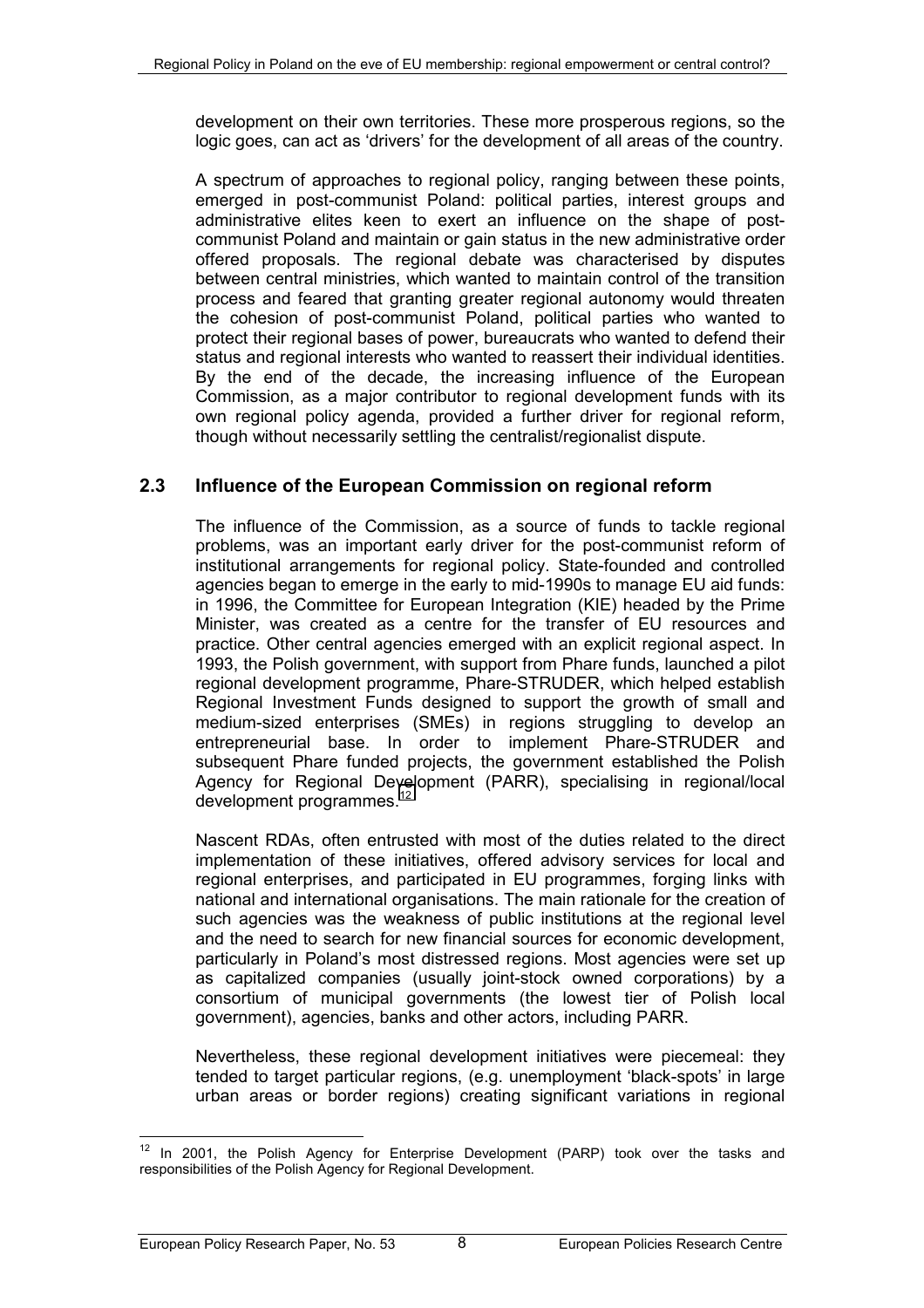experience of dealing with EU funding and, arguably, contributing to growing disparities in terms of regional capacity. Due to the sectorally fragmented regional policy process at central government level and the impotence of the regional level of government, institutions created through this process, such as RDAs, were not adequate substitutes for a long-term, national regional economic development policy and could initially be seen as isolated actors in the field.  $13$ 

As accession negotiations began in earnest, it was apparent that the fragmentary and centralised system of regional policy formulation and delivery described above did not meet EU requirements. On accession, New Member States will have to comply with certain requirements, listed in Chapter 21 of the acquis *Regional policy and co-ordination of structural instruments*. Among these are:

- *Programming capacity:* The creation of a structured programming framework, including National and Regional Development Plans, to select the projects that contribute most to achieving regional development objectives. To assist the programming of regional assistance, the Commission also expects prospective members to establish territorial administrative units matching its nomenclature (NUTS).<sup>14</sup>
- *Administrative capacity:* The candidate countries have to define clearly the tasks and responsibilities of all the bodies and institutions involved in the preparation and implementation of Structural Funds and the Cohesion Fund and to ensure an effective inter-ministerial co-ordination.
- *Partnership/Decentralisation*: Regional development programmes should be prepared and funds administered in close cooperation between Member States and the European Commission as well as national, regional and social-economic partners within the Member States.<sup>15</sup>

In May 1998 bureaucratic confusion and wrangling over the distribution of EU aid resulted in the European Commission's rejection of a series of Polish Phare grant applications worth €34 million on the grounds of poor preparation.16

Although regional reform legislation had stalled in the Polish parliament following the election of the post-communist SLD-PSL coalition in 1993, proponents of regional reform continued to elaborate regional reform proposals outside government, and these became increasingly shaped by EU principles. The Institute of Public Affairs, a policy research institute with ties to the first Solidarity governments of the early 1990s, worked on a package of regional reforms which were eventually to serve as the basis of the government's legislative package on regionalisation when the Solidarity camp returned to power in 1997. The Instituteís project, *Law on self-government and central government administration in the provinces*, published just a few months before the Solidarity-based coalition took office, was clearly

<sup>&</sup>lt;sup>13</sup> See Brusis, M. (ed.) (1999) *Regional policy-making in Bulgaria, the Czech Republic, Estonia, Hungary, Poland and Slovakia CAP Working Paper, Munich p13.* 

Poland is primarily concerned with eligibility for EU funding which goes to areas with less than 75% of the average EU GDP per capita and is principally categorised with reference to NUTS level 2 (set by population thresholds of 800-000  $-$  3 million).

<sup>15</sup> From Commission website on *Chapter 21 - Regional policy and co-ordination of structural instruments* http://europa.eu.int/comm/enlargement/negotiations/chapters/chap21/

<sup>16</sup> See Blazyca, G. and Kolkiewicz, M. (1998) 'Poland and the EU - do recent disputes threaten the accession process?' *University of Paisley European Studies Working Paper* November.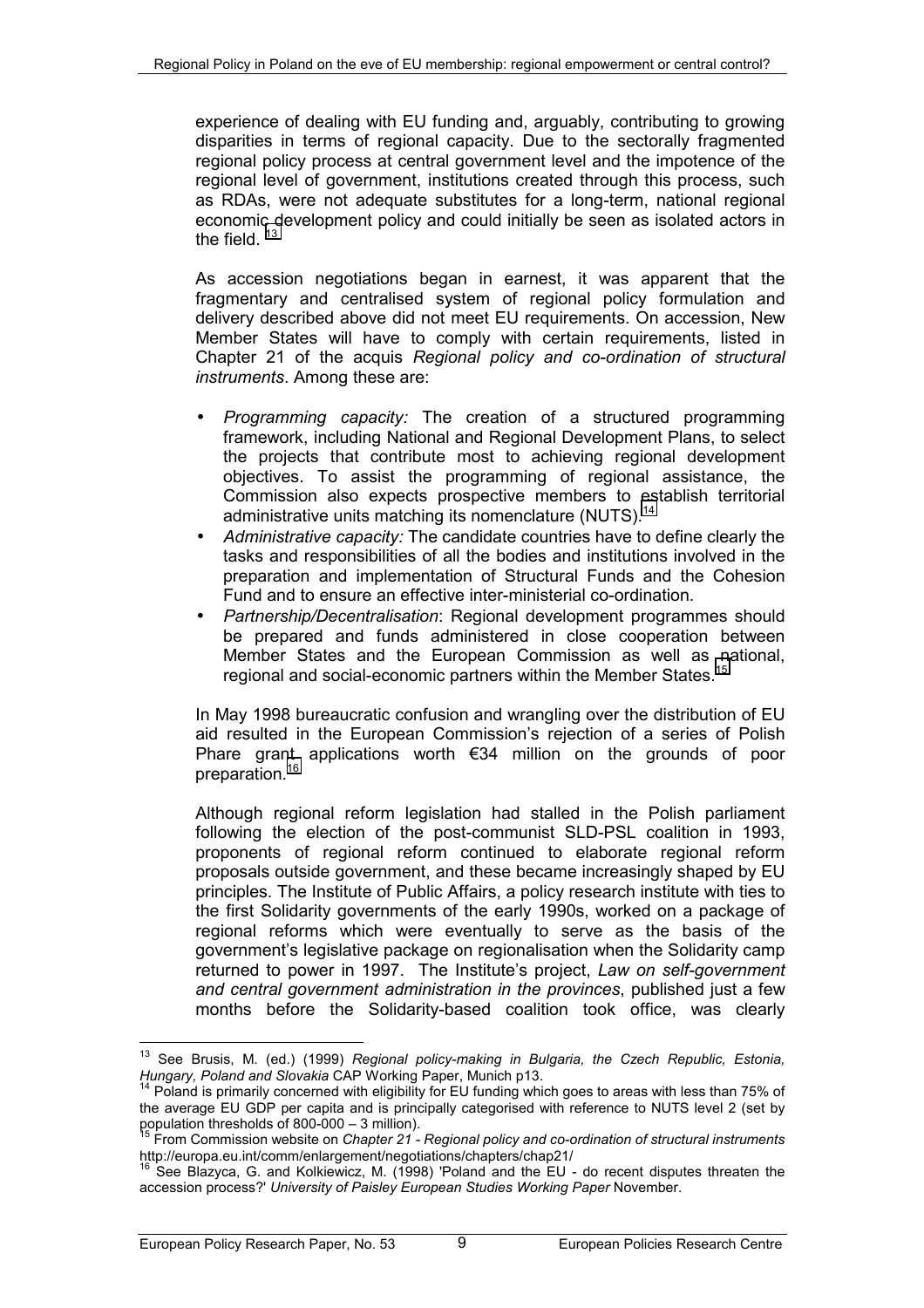influenced by EU considerations. The project states that one basic justification for its proposals was "Adjusting a territorial state organisation and the corresponding local government's structures to the standards of the European Union, which is a precondition of the use of legal and economic instruments aiding regional development and regional co-operation worked out by the European Union".<sup>17</sup>

However, the influence of the Commission on the regional reform process in Poland was complicated by ambiguities in its own agenda. A conflict between the Commission's support for decentralisation and regionalisation and its concern about the capacity of regional administrative frameworks to absorb and manage Community funds is apparent. 18 Adoption of the *acquis* and implementation of pre-accession funding seem to demand the strengthening of central executives. Commission principles do not amount to the provision of a single model for Candidate Countries (CCs) to follow and the absence of such a template has caused uncertainty and confusion over what the ëCommission modelí represents in practice. For instance, administering EU regional aid requires the creation of administrative, but not necessarily political, sub-national tiers and leaves the decision on whether arrangements should stress the central or regional tier to domestic governments. The Commissionís PHARE 2000 Review accepts this practice, stating that national ministries or agencies rather than regional structures can implement regional programmes 'if more appropriate'.<sup>19</sup>

Thus, the persistence of regional disparities, realization of institutional weakness in the regional policy field and preparations for administration of EC regional aid in the context of accession negotiations pushed regional policy back to the top of the Polish political agenda in the late 1990s. However, it is important to note that all of these domestic and external drivers for reform accommodated both regionalising and centralising logics. The following section will analyse the regional reforms introduced in the late 1990s from this perspective. Are different and sometimes contradictory pressures reflected in the outcome of the reform process?

 $\overline{a}$ 17 Gilowska, Z., Plosonka, J., Prutis, S. Stec, M. and Wysocka*,* E. (1997) *Model utrojowy wojewodxtwa* 

*<sup>(</sup>regionu) w unitarnym panstwie demokratycznym*, Institute of Public Affairs, Warsaw.<br><sup>18</sup> Keating, M. (2003) 'Territorial Restructuring and European Integration' *The Regional Challenge in Central and Eastern Europe: PI* 

*Central and Eastern Europe*: PIE Peter Lang: Brussels p17. 19 European Commission (2000) *PHARE 2000 Review: Strengthening Preparations for Membership*, COM (2000) 3103/2, Brussels.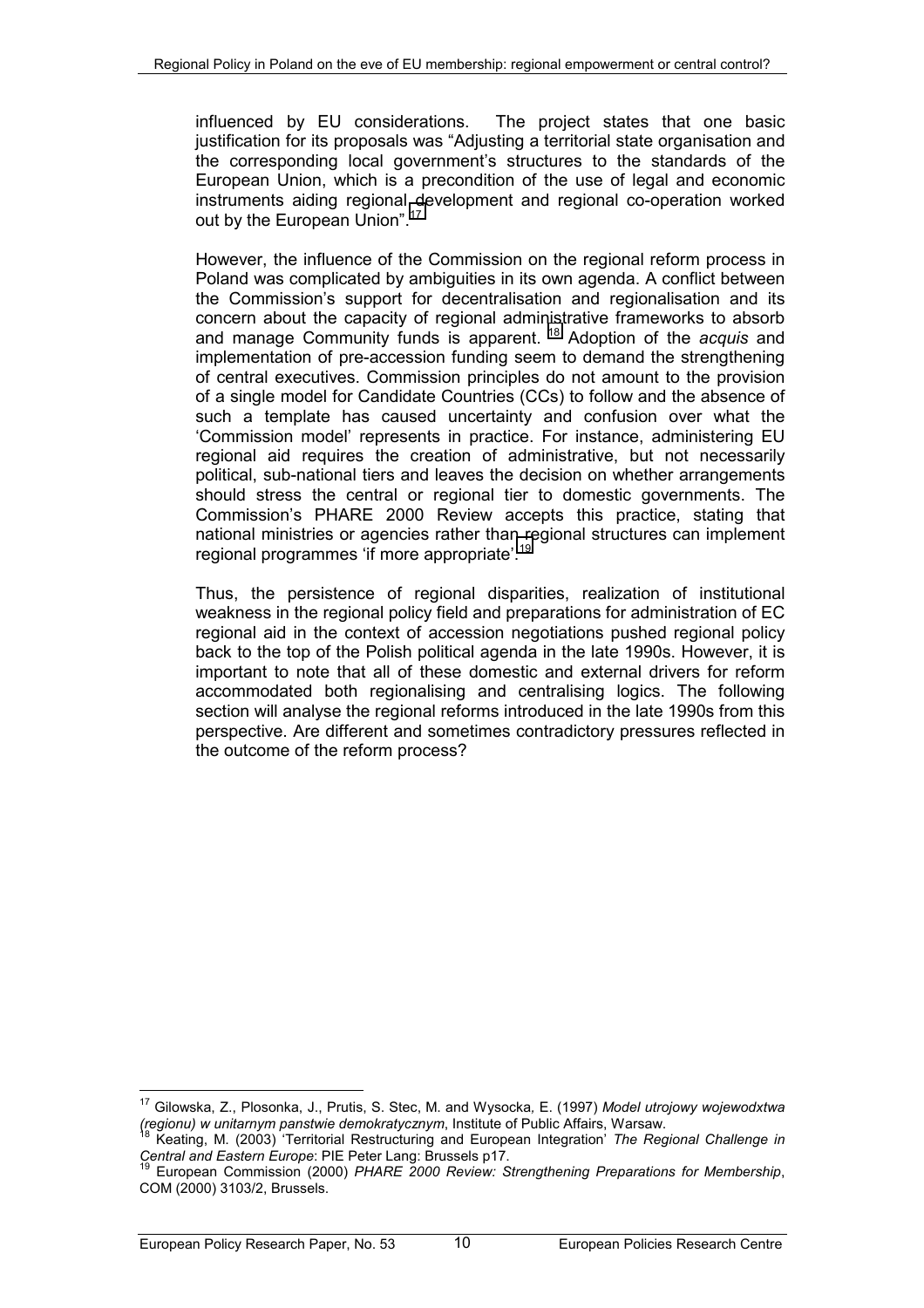## <span id="page-18-0"></span>**3. NEW REFORMS AND THEIR IMPACT**

The election in 1997 of a Solidarity government with the political will to push regional reforms through prompted a new round of legislative activity (see Box 3-1).

*Box 3-1 Selection of recent legislation on regional development* 

- 1. Law on regional self-government,  $5<sup>th</sup>$  June 1998 (Dz. U. nr 91, poz. 576)
- 2. Law on incomes of territorial units of self-government 26<sup>th</sup> November 1998 (Dz. U. nr 150, poz. 983)
- 3. Law on public finances  $26<sup>th</sup>$  November 1998 (Dz. U. nr 155, poz. 1014)
- 4. Law on the principles of supporting regional development, 12<sup>th</sup> May 2000 (Dz. U. nr 48, poz. 550).

This legislation introduced principles designed to respond to the weaknesses in regional development policy outlined above. These principles could be grouped into three basic themes: new programming arrangements; new institutional structures and capacities; and, new emphasis on decentralisation/partnership. The following section will look at how these principles have been adopted and the impact they have had on regional policy implementation and delivery.

#### **3.1 Programming regional policy**

A new framework for the formulation and implementation of regional policy has been created with territorial structures established for the administration of EU regional assistance programmes now in place. Due to its size and relatively polycentric pattern of development, adapting territorial administrative units to this EU requirement has been technically straightforward for Poland (although the setting of new territorial boundaries proved politically controversial).20 Poland now has 16 regions corresponding to the NUTS II level. Responsibility for the elaboration and implementation of regional development programmes, including the management of current EU regional assistance programmes and future Structural Funds, has now been allocated to one central government ministry: the Regional Development Programming Department in the Ministry of the Economy. The Department is responsible for the preparation of two programming documents which are particularly important for regional development.

The National Strategy for Regional Development (NSRD– the current version covers the years 2003-2006) outlines the direction of national regional development policy. It represents a point of reference for national and subnational bodies for the preliminary allocation of regional development resources from the budget, including foreign resources. The Regional

 $20$  For an account of the political debate surrounding the reform process, see Yoder, J. (2003) ëDecentralisation and Regionalisation after Communism: Administrative and Territorial reform in Poland the Czech Republicí *Europe-Asia Studies* Vol.55, No.2 pp263-286.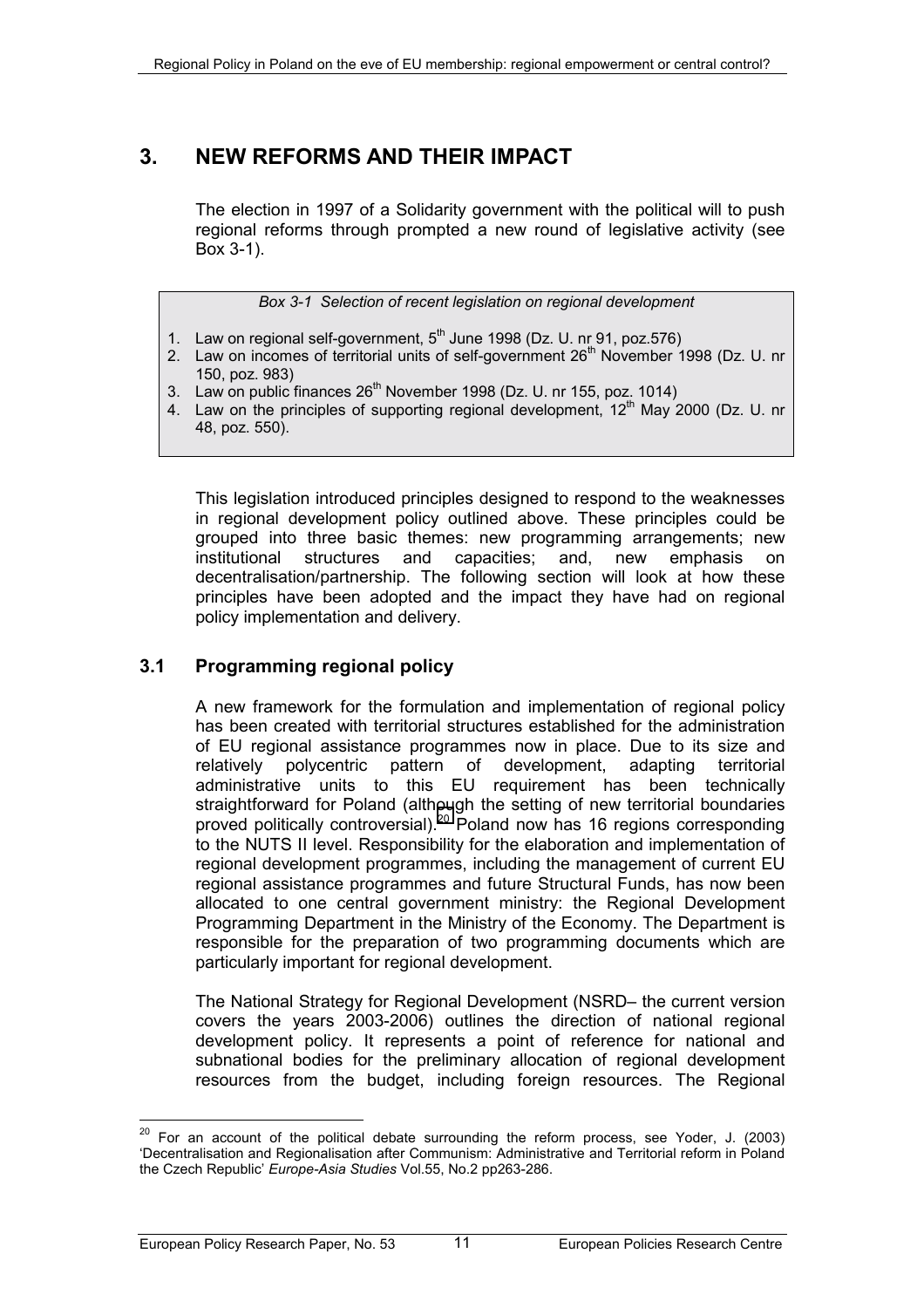Development Programming Department of the Ministry also contributes an Integrated Regional Operational Programme (IROP) to the National Development Plan (NDP - the latest version covers the years 2004-2006). The IROP, one of six operational programmes to be used in implementing the 2004-2006 NDP (see Annex 1), sets out priorities, trends and amount of funds for implementing national regional development policy, to be disbursed in parallel with Structural Funds in the initial period of Poland's membership in the European Union. There has, therefore, been an attempt to integrate a comprehensive regional policy programme into sectoral initiatives and produce a programming framework for the disbursal of regional development funds. The influence of the EU on the emergence of this new programming framework was key: "EU multilateral assistance was and remains an important improvement factor of programming capacity and of administrative efficiency in the regional policy sphere<sup>".21</sup>

To a certain extent, these documents represent a departure from previous approaches to regional development in Poland. As multi-annual documents, they are aligned with the European Union's programming cycle, and they contribute to the new perception of regional development policy from a strategic, long or medium-term reform perspective, rather than as a series of one-time annual initiatives. They are also novel in their coverage, aims and objectives. In comparison with targeted interventions in specific regions and locales, characteristic of Polish regional policy for much of the 1990s, these programmes describe the entire territory of the country as the focus of regional policy. According to the National Strategy for Regional Development, ìThe aims of the stateís regional development policy are formulated from an all-Poland perspectiveî. This is, in part, based on the recognition that the main challenge for regional policy in Poland is not the scale of inter-regional disparities, which, as noted above, is comparable to EU Member States, but the low level of economic development in *all* regions.

There has been a parallel shift in the priorities and objectives of regional policy, as outlined in these documents, towards a more, modern, prodevelopment agenda. There is more emphasis on the development of endogenous regional potential than before: the NSRD and IROP specify increasing the competitiveness of regions (in terms of economic productivity, innovation, education, human resources, and technical infrastructure) as a key strategic aim.

However, these documents illustrate the parallel centralisation/regionalisation and equalisation/pro-development dilemmas at the heart of the regional debate in Poland. The NSRD and IROP anticipate some differentiation in levels of regional support according to varying socio-economic conditions. In the NSRD, preference is shown to regions in which GDP per inhabitant is less than 80% of the national average, the rate of unemployment exceeds 150% of the national average or employment in heavy industry is 125% greater than the national average. $22$  The IROP states that 10% of the funds allocated for its implementation are to be divided proportionally to the number of inhabitants in the regions in which the mean level of GDP per capita from 1997-99 was less than 80% of the national average. These regions are Lubelskie, Podkarpackie, Podlaskie, Świętkorzyskie and Warmińsko-Mazurskie. A

<sup>&</sup>lt;sup>21</sup> Integrated Operational Programme for Regional Development 2004-2006,[IROP] Warsaw p32 <sup>22</sup> National strategy for Regional Development 2001-2006 [NSRD] Adapted by the Polish government 28/12/00 p48.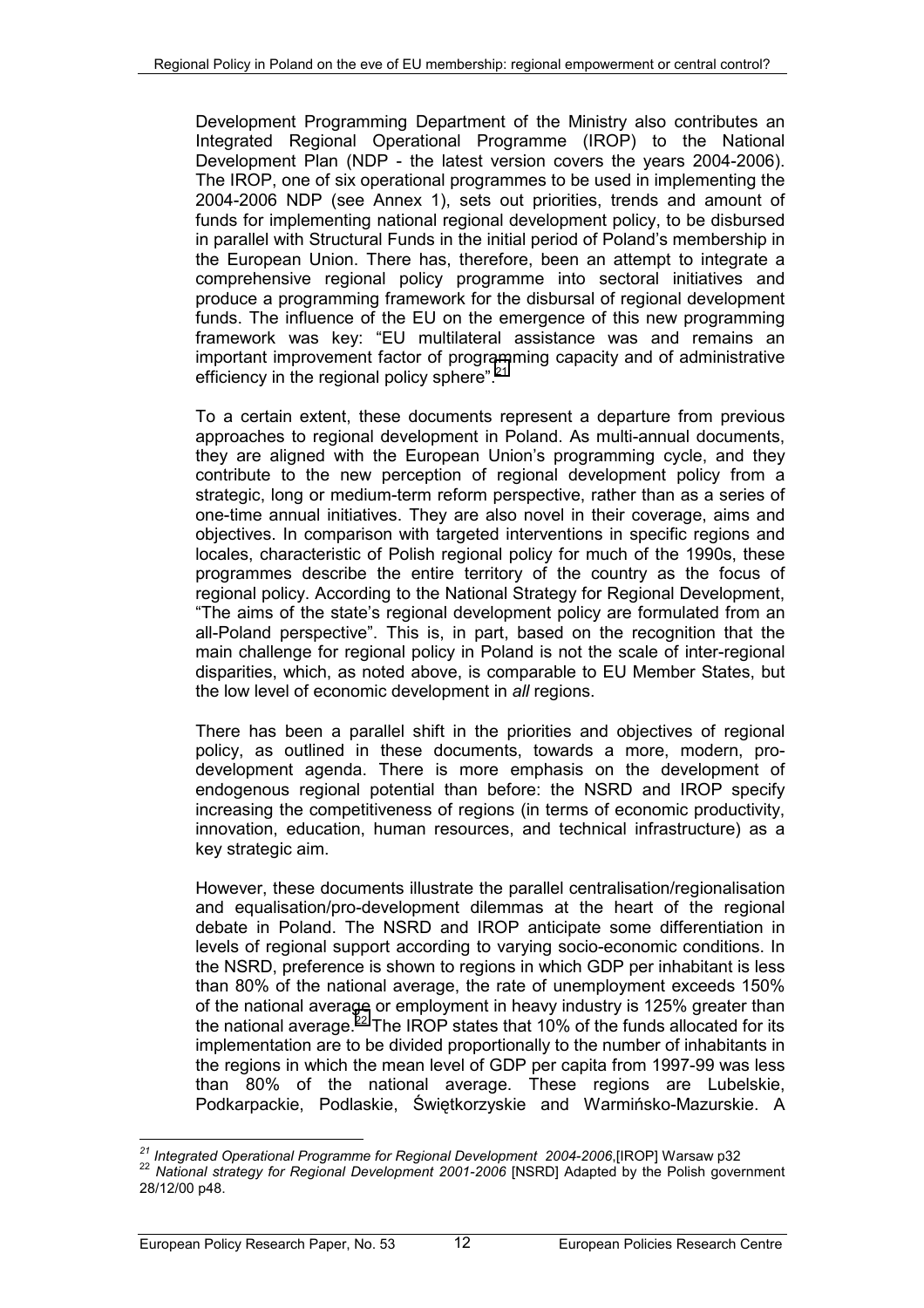further 10% is assigned to powiats (the intermediate administrative level, between region and municipality) where the average unemployment rate for 1999-2001 exceeded 150% of the national average.

Employing these criteria ensures that the allocation of funds per capita favours regions most in need. Table 3-1, which presents the planned allocation of Structural Funds from the EU according to regions, is indicative of this pro-equalisation approach:

|                     | <b>Structural Funds</b> |                 |                          |  |  |
|---------------------|-------------------------|-----------------|--------------------------|--|--|
| Region              | in millions of<br>Euro  | in $%$          | per capita<br>Poland=100 |  |  |
| <b>Dolnośląskie</b> | 227                     | 8               | 105                      |  |  |
| Kujawsko-Pomorskie  | 144                     | $\overline{5}$  | 95                       |  |  |
| <b>Lubelskie</b>    | 204                     | $\overline{7}$  | 126                      |  |  |
| Lubuskie            | 84                      | 3               | 113                      |  |  |
| Łódżkie             | 160                     | $\overline{5}$  | 83                       |  |  |
| <b>Małopolskie</b>  | 188                     | $\overline{7}$  | 80                       |  |  |
| <b>Mazowieckie</b>  | 305                     | 11              | 83                       |  |  |
| <b>Opolskie</b>     | 78                      | 3               | 99                       |  |  |
| Podkarpackie        | 195                     | $\overline{7}$  | 126                      |  |  |
| <b>Podlaskie</b>    | 112                     | 4               | 126                      |  |  |
| <b>Pomorskie</b>    | 162                     | 6               | 101                      |  |  |
| <b>Śląskie</b>      | 284                     | $\overline{10}$ | $\overline{81}$          |  |  |
| Świętokrzyskie      | 135                     | 5               | 141                      |  |  |
| Warminsko-mazurskie | 185                     | $\overline{7}$  | 174                      |  |  |
| Wielkopolskie       | 199                     | $\overline{7}$  | 81                       |  |  |
| Zachodnio-pomorskie | 142                     | 5               | 113                      |  |  |
| Poland              | 2806                    | 100             | 100                      |  |  |

| Table 3-1: Assignment of Structural Funds per region 2004-2006 |  |
|----------------------------------------------------------------|--|
|                                                                |  |

*Source:* IROP *op. cit. p99* 

Despite referring to the need to modernise the economy, increase its competitiveness and so on, when specifying the actual direction of activities (outlined by the way resources will be divided for particular tasks), the documents echo the traditional understanding of regional policy, i.e. in terms of equalising regional imbalances, supporting the weakest regions, burdened by unemployment and inefficient industries.<sup>23</sup> The strategic aims of the NSRD, outlined together with the division of outlays for the period 2003-2006, contain both types of activity with the development of basic infrastructure still accounting for most resources:

<sup>23</sup> See Gorzelak, G. and Jałowiecki, B. (eds) (2001), *Analiza procesu wydrażania i skutkόw reformy terytorialnej organizacji kraju,* Europejski Instytut Rozwoju Regionalnego i Lokalnego, Instytut Spraw Publicznych Warsaw p19.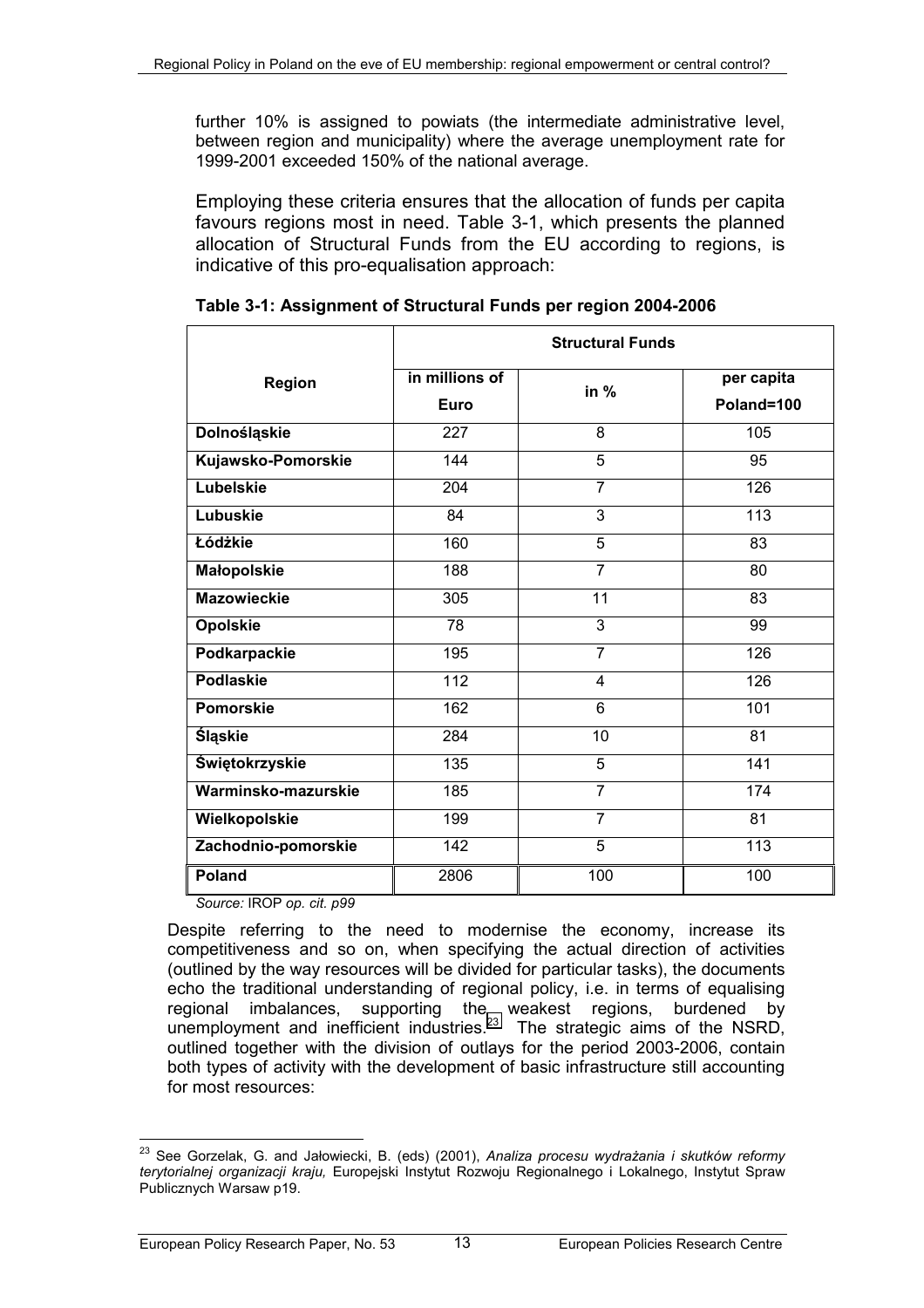- <span id="page-21-0"></span>• construction and modernisation of infrastructure to strengthen the competitiveness of regions (40%);
- restructuring of the economic bases of the regions and creating conditions for their diversification (15%);
- development of human resources and strengthening the institutions of regional policy (15%);
- supporting areas requiring activation and threatened by marginalisation (20%);
- develop the international co-operation of regions (10%).

The continued dominance of policy objectives related to better infrastructural conditions and the modernisation of marginalized regions is understandable. Poland's infrastructure base is underdeveloped in comparison with EU Member States and large infrastructure development projects absorb large amounts of EU funds while producing tangible results. Moreover, it is clear that some peripheral regions require greater external support and that some redistributive element in regional policy, overseen by the centre, is necessary. However, it is difficult to see how these activities fit into the language of "bottom up" initiatives based on the support of entrepreneurship, innovation and human capital and the mobilisation of endogenous resources at regional level, which is prominent in the new programming documents. Caught between the traditional approach to regional policy, based on central interventions in targeted regions, and the more modern focus on utilising all regions' endogenous potential, these documents perhaps reflect, rather than resolve, the regional policy dilemma in Poland.<sup>24</sup>

#### **3.2 New institutional structures and capacities**

#### *The National Level*

The last few years have witnessed a marked shift towards a more coherent and co-ordinated approach of central institutions involved in regional policy, but the extent of the process is unclear. Renewed focus on the central arrangements for regional policy was marked by the consolidation of the Ministry of the Economy as the dominant actor in the regional field. The Ministry, through its Department for Regional Development Programming, has overall responsibility for regional planning and the co-ordination of regional development initiatives between national and subnational levels. In 2002, the Ministry was designated as the Managing Authority for future Structural Funds from the EU. The Ministry of Finance is the Paying Authority responsible for overall financial monitoring and control of regional programmes and has been designated the future Paying Authority for Structural Funds. Committees and agencies dedicated to the implementation of EU regional aid funds, such as the Committee for European Integration and the Implementing Authority for Phare CBC are also active.

Despite some rationalisation, the traditional lack of co-ordination and communication between central institutions involved in regional policy and the fluidity of the institutional environment  $-$  inevitable in a period of systemic transformation - remain obstacles to the effective central administration of regional policy. Political battles and institutional 'turf wars' continue to be fought over the new arrangements, hampering the clarification of lines of responsibility and coordination and stifling efforts to build institutional

 $\overline{a}$ 24 See Gorzelak and Jałowiecki *op. cit.*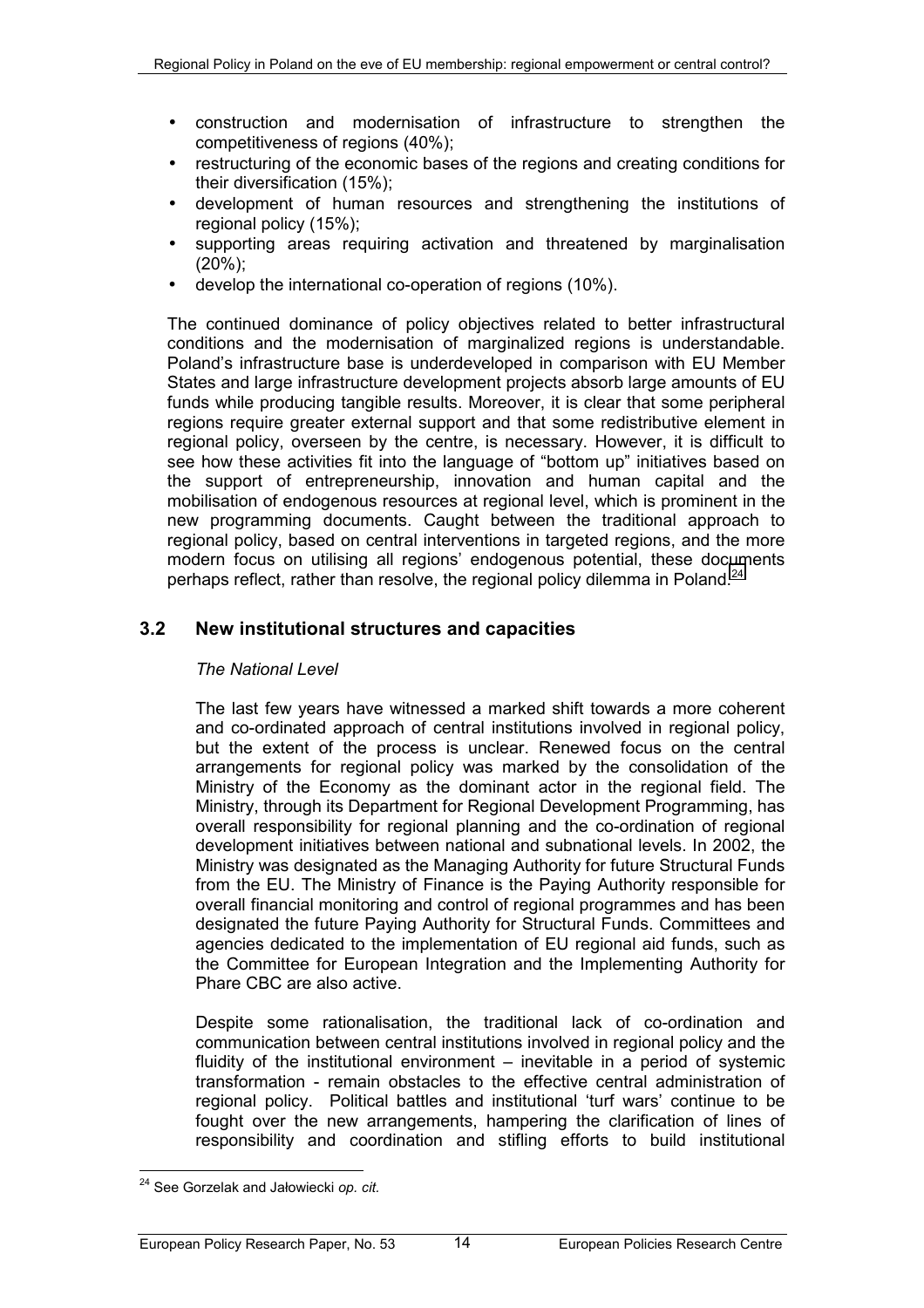<span id="page-22-0"></span>capacity. For instance, in 2000, the then Solidarity government Prime Minister, Jerzy Bużek, announced the transfer of regional co-ordination duties from the Economics Ministry to a new Ministry for Regional Development (*Ministerstwo Rozwoju Regionalnego i Budownictwa* - MRRiB). The Democratic Left Alliance (SLD), the senior partner in Poland's new coalition government following the elections of September 2001, reversed this transfer of regional powers, claiming that regional policy is best located alongside other structural policy in the Economics Ministry. The Polish Agency for Regional Development (PARR), one of the most experienced centres for regional policy and management of EU regional aid, was subsumed into the Polish Agency for Enterprise Development (*Polska Agencja Rozwoju Przedsiębiorczości PARP*) as part of the same, post-election campaign to 'rationalise' public administration. PARP now has a regional development section, and overall there is less focus on regional issues.<sup>25</sup> Several ministries continue to operate their own 'regional policies' with their own budgets, programmes and regional offices or agencies, but a co-ordination mechanism for regional policy at the central government level has yet to be formalised.<sup>26</sup>

#### *Regional Level*

As at the central level, important changes have also been introduced recently to the territorial administrative structures and the relative division of powers between levels of government in Poland. Communist rule bequeathed regional units of government which were politically compromised but potentially powerful elements of the post-communist state. Initial processes of regional reform stalled at the start of the 1990s and the result was a vacuum between central and local government. While broad agreement on the necessity for a regional level existed, there was widespread disagreement within Poland on the number, form and powers that these units should have.

As of January 1999, Poland adopted a three-tier administrative system. There are now 16 regions with NUTS II status and a 'dual' self-government/central government character. The Prime Minister still appoints the voivod, who safeguards the interests of the state at the regional level. The voivod is the superior to all employees in the general state administration, controlling the legality of decisions taken by the territorial governments on all three tiers. The voivod has the final say in the implementation of provincial policies and, as representative of the state treasury, controls finances. However, regional councils (sejmiki), now elected in direct proportional elections, represent the regional government. They elect the chief executive officer (marshal) who represents the region. Though subordinate to the voivod, these new regional units of self-government have important new powers in the field of programming regional economic development.

The Act on the Principles of Supporting Regional Development, which came into force in 2000, introduced Regional Contracts as a new instrument for supporting regional development. On the basis of the provisions made in the National Strategy for Regional Development, the boards of regional selfgovernments submit grant applications. Negotiations on the application take place between the marshal of the regional self-government and Department

<sup>&</sup>lt;sup>25</sup> Interview with T. Kierzkowski, Polish Agency for Enterprise Development, Warsaw March 2003.

<sup>&</sup>lt;sup>26</sup> In its most recent assessment of Poland's readiness for EU membership, the European Commission noted that some parts of the central administration, notably the Ministry for Infrastructure, remained outside the coordination process.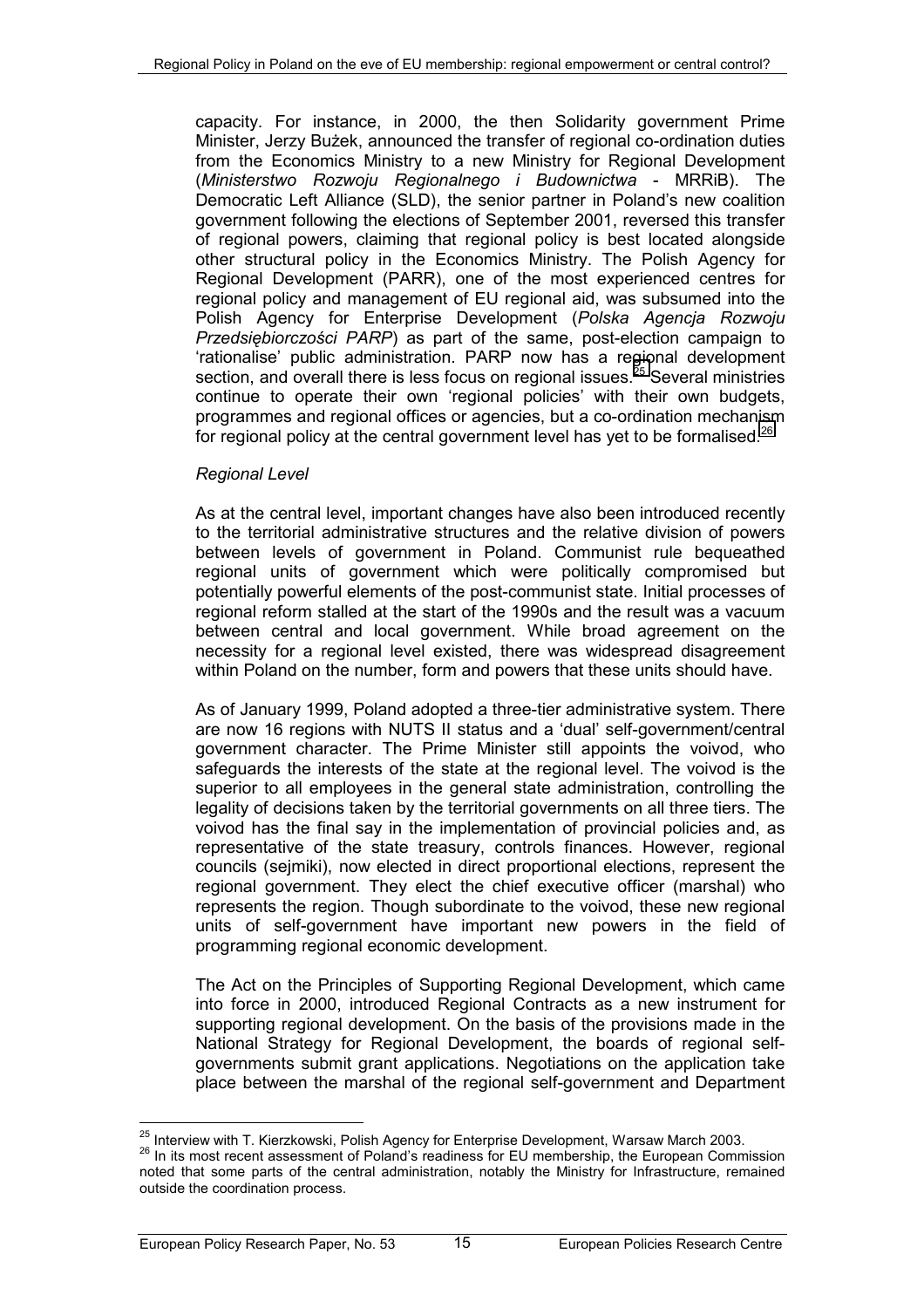for Regional Development Programming in the Ministry of Economy. The contract then has to be approved by the Council of Ministers and the regional self-government council. Assistance mainly comes in the form of grants that are channelled to beneficiaries from the Ministry of Finance through the voivods. Within the framework of the contracts, the resources (from the state budget, EU funds and co-financing) to be allocated to self-governments for the realisation of regional strategies and programmes of development are calculated. The region-oriented tasks of "relevant Ministries" within the framework of their own sectoral policies, which support the realization of the general regional development policy objectives, are also covered by the contracts. The Commission's Progress Report for 2000 specifically praised the introduction of the concept of the regional contract as an important step forward in regional policy-making.<sup>27</sup>

Another important aspect of this new programming role for regional selfgovernment is the preparation of Regional Development Strategies (*Strategia Rozwoju Województwa*). These are designed as inputs from the regional level into the generation of the NSRD. The majority of strategies are prepared in the offices of regional self-government marshals through consultation with regional policy experts and a range of representatives from public and private organisations. Strategies generally contain diagnoses of the existing state of the region, usually including a SWOT analysis, followed by a hierarchy of aims, objectives and monitoring strategies.

The strategies provide the framework for Regional Operational Programmes produced by the marshal's office which feed into the Integrated Regional Operation Programme (IROP) in the National Development Plan. Regional Operational Programmes include analyses of the socio-economic base of the region, a section on how the Programme relates to the aims of the National Development Plan, a set of priorities and activities to be undertaken and a description of the process of consultation, monitoring and financial arrangements.

Through these new frameworks, regional units of self-government have emerged to play a more active role in steering economic development on their own territory as part of a more integrated approach to regional policy-making in the country. The inclusion of the "relevant ministries" funds in the contracts is the first attempt by the state budget to make funds used for regional development more transparent. Through the Regional Operational Programmes they generate, Regional Strategies contribute to the formulation of the National Development Plan and thus strengthen the process of vertical co-ordination (see Chart 6).

However, centralising tendencies are also apparent in these new regional institutional arrangements. The new 'dual' system of government at regional level is perhaps emblematic of the unresolved centralist/regionalist debate: ambiguity, confusion and rivalry over the competences of the voivod's and marshal's offices. Voivods have tended to maintain organisational sections relating to areas for which the regional self-governments have now assumed competence. This generates uncertainty over the position of the voivods in terms of regional policy  $-$  are they representatives of the government in the

 $\overline{a}$ <sup>27</sup> *2000 Regular Report from the Commission on Polandís Progress Towards Accession*, Brussels 8/11/00 p67.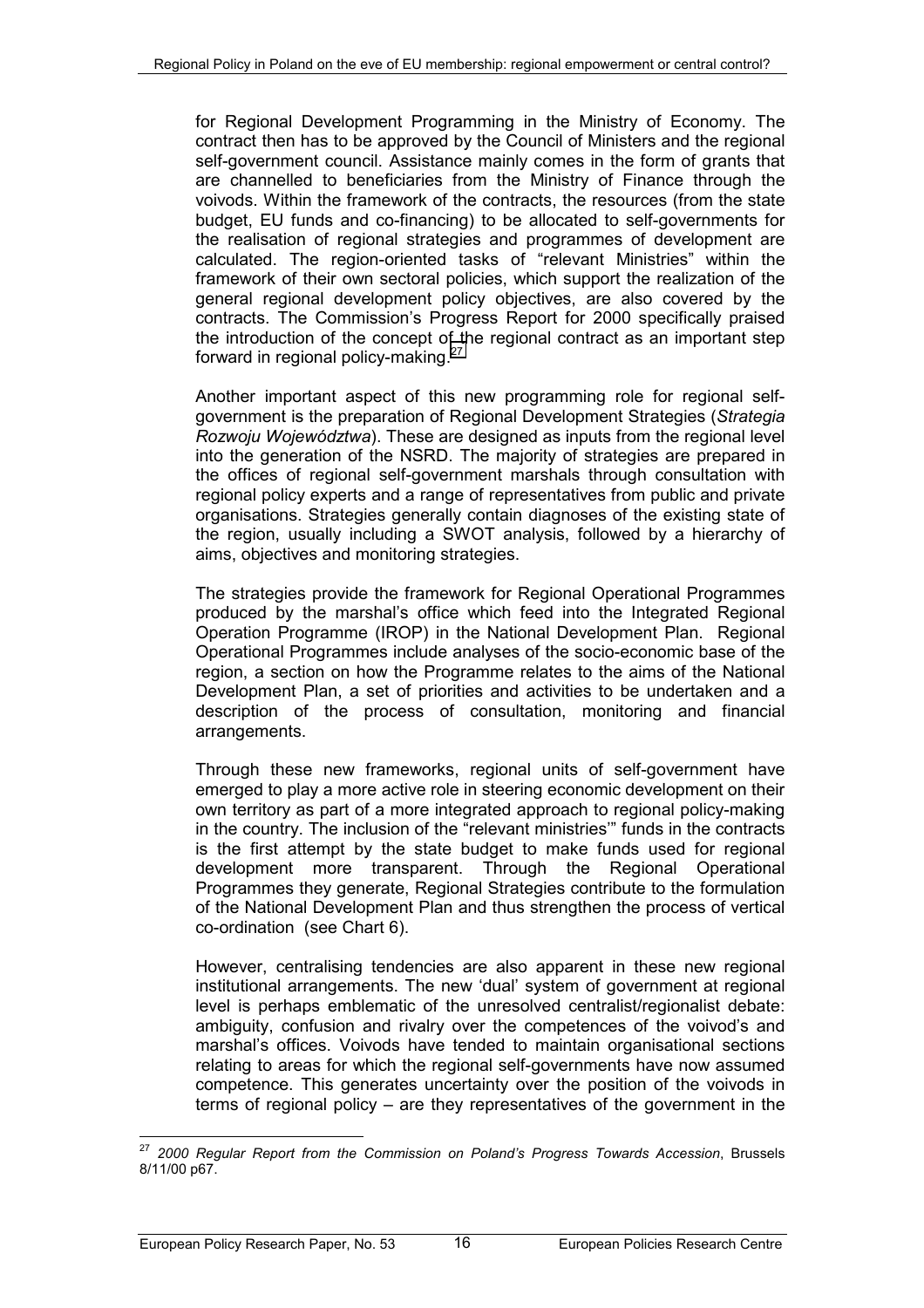regions or the representatives of the regions in the government? Who is ultimately responsible for regional policy development and implementation? The current arrangement for administering Regional Operational Programmes - whereby the marshals' offices are the programming bodies who assess prospective regional development projects, and voivods act as managing and monitoring authorities with control of finances and the final decision on them  $$ is complicated by disputes over competence and lack of communication between offices.

Another major obstacle to regional empowerment is the continued centralisation of public finances. The new regions finance 15.9% of their local initiatives themselves with the remainder coming from shares in state taxes (1.5% of Personal Income Tax and 0.5% of Corporate Income Tax), general government subsidies and specific grants from the state budget. EU funds are absorbed at the central government level in the Ministry of Finance and administered to the regions through the voivods. Since the introduction of the reforms, regional government representatives have consistently complained that the government has not set aside enough money for administrative restructuring and regional self-governing units' tax-raising powers are still too limited at regional level. $^{28}$ 

The dominant position of the centre over the regions in terms of finance undermines the validity of the 'regional contract' as a symbol of a new, regionalised approach to regional policy-making. Being relatively poor in terms of their own financial resources places the regions in a weak bargaining position. The fact that a large proportion of the finances provided for regional projects are central subsidies means that central government determines how much is allocated and how it should be used. One regional self-government marshal points out "During the preparations for these contracts we were not a proper partner for the state... we had to agree to financing from central sources of investment which were settled long ago".<sup>29</sup> Critics of this aspect of the reforms estimate that regions' own share in financing regional contracts amounts to 2.1%, that is less than €100 million in the years 2001-2002 for all 16 regions (see Table 3-2).

 $^{28}$  See, for example, the Treasurer of the Silesian province querying the significance of 8.5 million zloty raised from company income tax in relation to the total provincial budget of 437 million zloty in K. Jedrzejewska, ëBudzety gmin i powiatÛwí *Rzeczpospolita* 25/1/00. 29 ëTrochę od państwa, trochę od samorząduí *Rzeczpospolita* 1/6/2001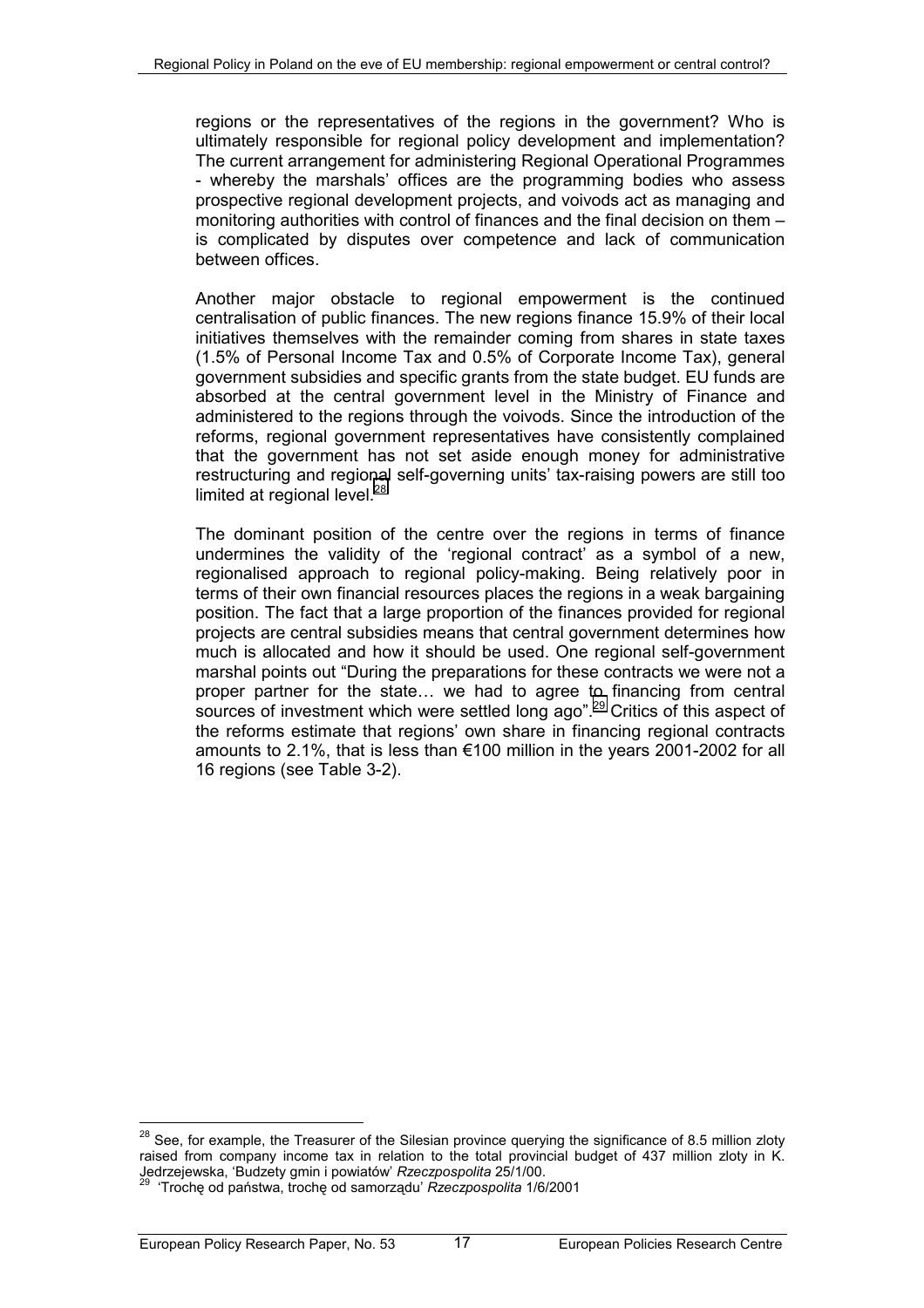| <b>Means by source</b>     | 2001 | 2002 | Total for years | <b>Share</b><br>of |
|----------------------------|------|------|-----------------|--------------------|
|                            |      |      | 2001-2002       | total $(\%)$       |
| <b>Central budget</b>      | 1.73 | 2.25 | 3.98            | 30.3               |
| <b>Pre-accession EU</b>    | 0.95 | 0.97 | 1.92            | 14.6               |
| <b>Relevant ministries</b> | 1.71 | 2.54 | 4.25            | 32.4               |
| Gminas                     | 1.21 | 0.58 | 1.79            | 13.6               |
| <b>Powiats</b>             | 0.09 | 0.09 | 0.18            | 1.4                |
| <b>Regions</b>             | 0.08 | 0.19 | 0.27            | 2.1                |
| <b>Others</b>              | 0.43 | 0.31 | 0.74            | 5.6                |
| <b>Total</b>               | 6.20 | 6.93 | 13.13           | 100.0              |

**Table 3-2: Resources designated for the implementation of regional contracts in the years 2001-2002 (in billion zl)** 

Source: Mościcki, B. (2001) 'Signed contracts' Wspólnota no.25/590.

The centralised model chosen for the administration of pre-accession EU regional aid and future EU Structural Funds contributes to the continuing dominance of the centre over the regional tier in Poland. Theoretically, as Polish regional governments are responsible for all public services as well as for the economic and cultural development of their territory, a significant amount of EU funding ought to be allocated to them. However, Polish legislation on public finances stipulates that all outflows from the EU must be concentrated in the state budget, whence it should be directed to regional administrations. Two years after the introduction of regional reforms, the Commission's appraisal of the readiness of the new regions to participate in the administration of its regional funds was noncommittal: "the role of the regions in the management of funds in the period up to the end of 2006 requires careful consideration. $30$  EU funding is negotiated between the European Commission and the Polish central government, merged with the central state budget, allocated to projects through central ministries and progress is monitored by central agencies.

Regional self-governments do not have the financial competence to provide match funding and co-finance regional development projects with EU funds. In comparison, municipalities and cities have more economic strength to provide match funding and steer economic development. For instance, the budget for the city of Katowice is larger than that for its region, Śląskie. Thus, at the moment, most measures in ROPs are directed to the municipality level that, with private support, has the economic resources to provide co-financing for small-scale, local regeneration projects.<sup>31</sup>

The value of the regional contribution to programming regional development can also be questioned. Regional governments receive much more resources to implement sectoral projects than for delivering specifically 'regional'

 30 European Commission (2001) *Regular Report on Polandís Progress Toward Accession*, Brussels, www.europa.eu.int/comm/enlargement/ poland/index.htm, p79.<br><sup>31</sup> See, for instance, Ochojski, A. (2003) 'Entrepreneurial Partnerships in the Local Arena', paper

presented at 2nd Silesian-Scottish Seminar *Regions in the Process of Change*, University of Economics, Katowice.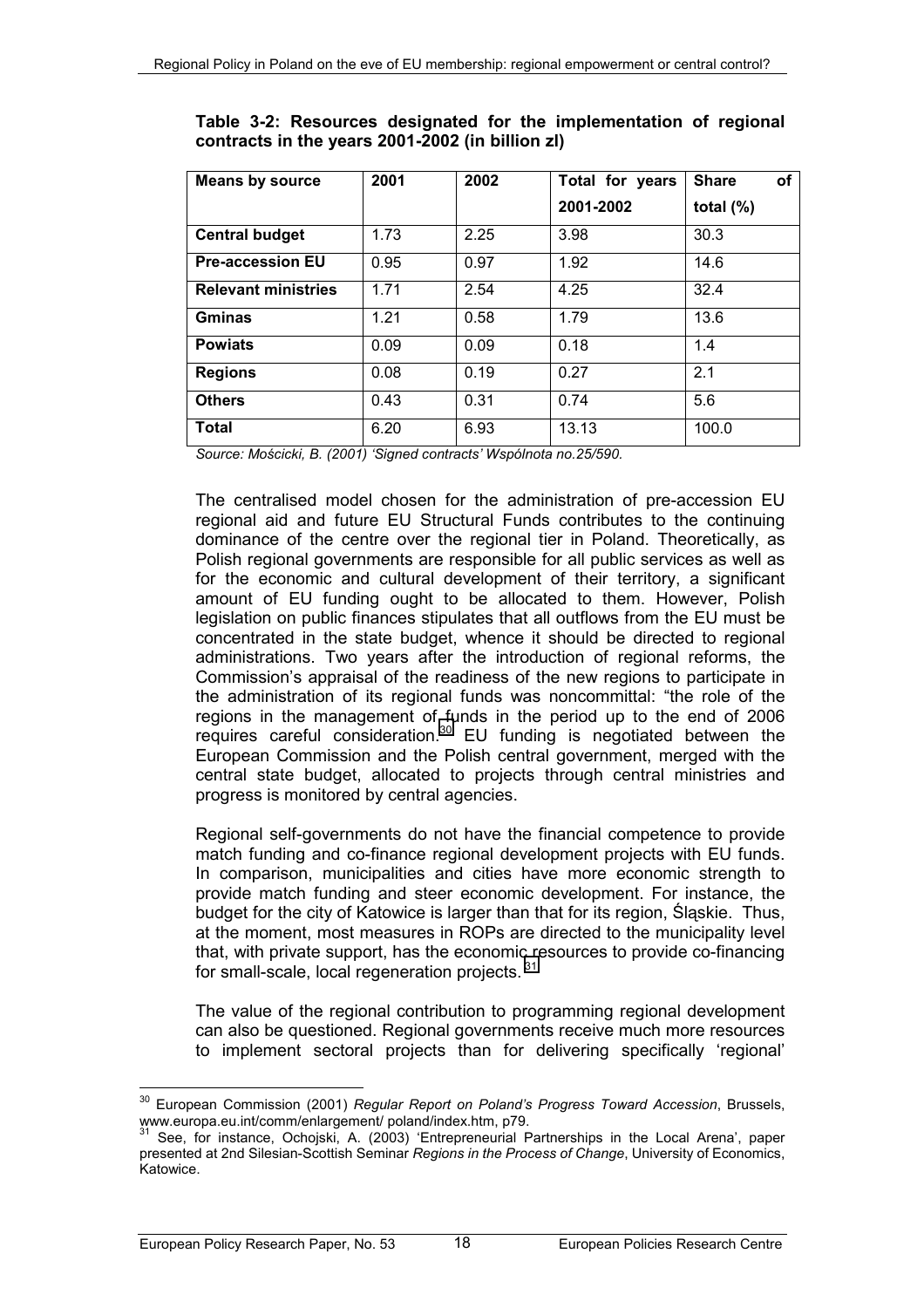development plans. The regions' programming responsibilities are further diminished by the fact that the 16 distinct Regional Operational Programmes, from regions with varying characteristics and priorities, help to generate one, common document (IROP). At the moment, each region can only decide the share of resources it will allocate to different priorities and measures from a set menu. Table 3-3 provides an example from the case of Śląskie.

#### **Table 3-3: Allocation of resources within the framework of the priorities and measures of the IROP – the case of Slaskie.**

| Priority                                    | Measure                                                     | Allocation<br>and Measure | Priority<br>to |
|---------------------------------------------|-------------------------------------------------------------|---------------------------|----------------|
|                                             | Upgrade and modernisation of regional<br>transport          |                           | 45%            |
| Upgrade and                                 | Environmental protection infrastructure                     |                           | 25%            |
| modernisation of<br>infrastructure used for | Regional research<br>and<br>education<br>infrastructure     | 56%                       | 10%            |
| strengthening the<br>competitiveness of     | Preservation and reconstruction of the<br>cultural heritage |                           | 4%             |
| regions                                     | Information society infrastructure                          |                           | 5%             |
|                                             | Development of transport links in the                       |                           | 11%            |
|                                             | agglomeration                                               |                           |                |
|                                             | Professional<br>development<br>adjusting                    |                           | 29%            |
|                                             | human resources to the regional labour                      |                           |                |
|                                             | market's needs                                              |                           |                |
| Strengthening the                           | Professional reorientation                                  |                           | 20%            |
| regional economic base                      | regional<br>of<br>Development of staff                      | 21%                       | 11%            |
| and human resources                         | economy                                                     |                           |                |
|                                             | <b>Regional Innovation Strategies</b>                       |                           | 10%            |
|                                             | Micro-companies                                             |                           | 14%            |
|                                             | <b>Tourism Development</b>                                  |                           | 16%            |
|                                             | Local infrastructure                                        | 23%                       | 78%            |
| Local development                           | Revitalisation of degraded areas                            |                           | 22%            |

Source: *Department of European Funding, Marshalís Office Katowice* 

Regional self-governments hope and believe that their increasing knowledge and experience of dealing with EU funds will mean that, by the time the next programming period comes around, there will be 16 separate ROPs. In this situation, the role of regional self-governments in developing more detailed, ëregion-specificí programmes and specifying detailed criteria for the selection of appropriate regional development projects will be boosted. However, suspicion persists that Warsaw and the European Commission might decide to maintain the centralised system with an integrated IROP because it has worked thus far. This would dilute the specific priorities of individual regions and decrease the status of these programmes as regional answers to regional problems. It would also undermine the political importance of the regional self-government units.32

 $\overline{a}$  $32$  Author's interview with Jan Olbrycht, former Marshal of Slaskie region, Katowice, February 2003.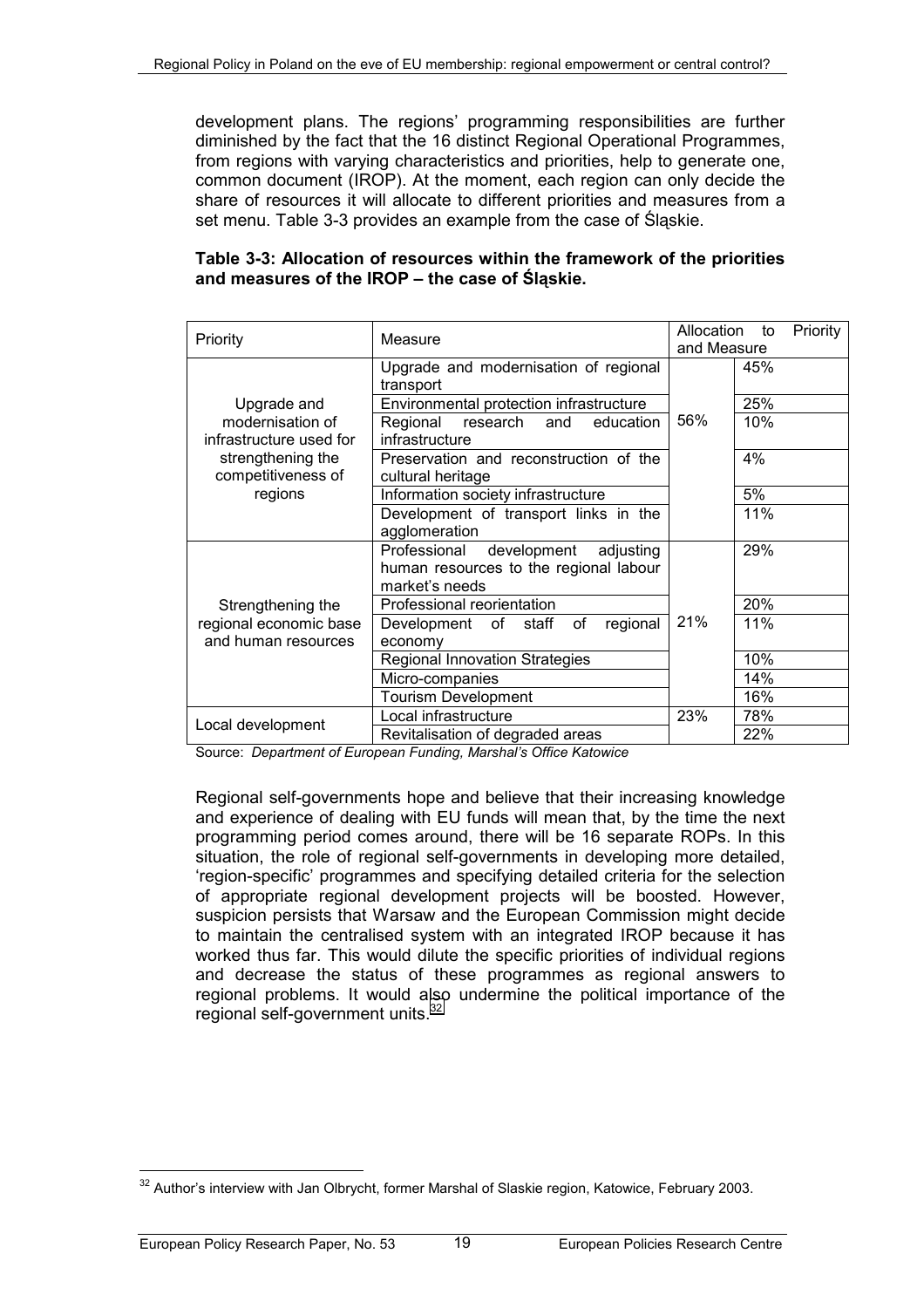## <span id="page-27-0"></span>**4. CONCLUSION**

It is clear that the objectives, priorities, instruments and administrative mechanisms for regional economic development have changed significantly as a result of the recent reforms in Poland. There is now a greater emphasis on strategic planning, monitoring and evaluation and a stress on multi-level participation and decentralised modes of regional policy implementation. This is related to a new set of objectives and priorities that refer to the potential of forces endogenous to the region, particularly in the areas of services, human resources, research and development, competitive business environment etc. Administering EU regional assistance funds in Poland has helped mould these new institutional and procedural frameworks for regional economic development policies, filling the vacuum noticeable at sub-national level as a legacy of communist rule and early transition priorities.

However, Poland's traditionally centralised approach to regional policy can still be detected. New regional development programmes contain a sometimes contradictory mixture of traditional, interventionist measures while espousing a modern, pro-development ethos. In the face of this, the weakness of the new regional units of government as programmers of, and contributors to, regional development initiatives (most notably their ambiguous relationship with voivod offices and continued lack of financial competence) is apparent. Regional governments devote much more time and energy to the implementation of sectoral projects, initiated and resourced by central government than they do to leading regionally-financed initiatives that target specific regional issues.

What does this mean for Poland's regional economic development policy on the eve of accession? In principle, the new arrangements introduce a new way of perceiving regional policy that encourages partnership. Regional level strategies and programmes are prepared in regional self-government offices in consultation with national and regional partners from government, business, societal and academic circles. Recent reforms have thus added value by bringing together previously disconnected, isolated institutions and actors (RDAs, business associations, civil society etc.) for the programming consultation and steering process.<sup>33</sup> This contributes to the development of what 'new regionalist' theorists term 'institutional thickness', understood as the number of organisations sharing the same goal of regional economic development and interacting for its achievement.<sup>34</sup>

In practice, however, boosting the role of the region as a partner of the centre in steering regional development has proven difficult. There appears to be some divergence between the establishment of formal, multi-level frameworks and procedures which point to a new, regionalised, coordinated approach to the governance of regional development policy and their practical operation. Regional institutional capacities remain weak, and the level of engagement of non-governmental regional actors and organizations with new units of regional self-government - the extent to which new regional networks dedicated to economic development have emerged - is open to question. If

<sup>&</sup>lt;sup>33</sup> Regional strategies often contain a list of the various bodies consulted in their preparation.

<sup>33</sup> Regional strategies often contain a list of the various bodies consulted in their preparation. 34 Lorentzen, A. (2001) ëInstitution Building in Regional Development, Business Development and Innovation in Poland After 1989í *Regional Studies Association* Conference, Gdańsk.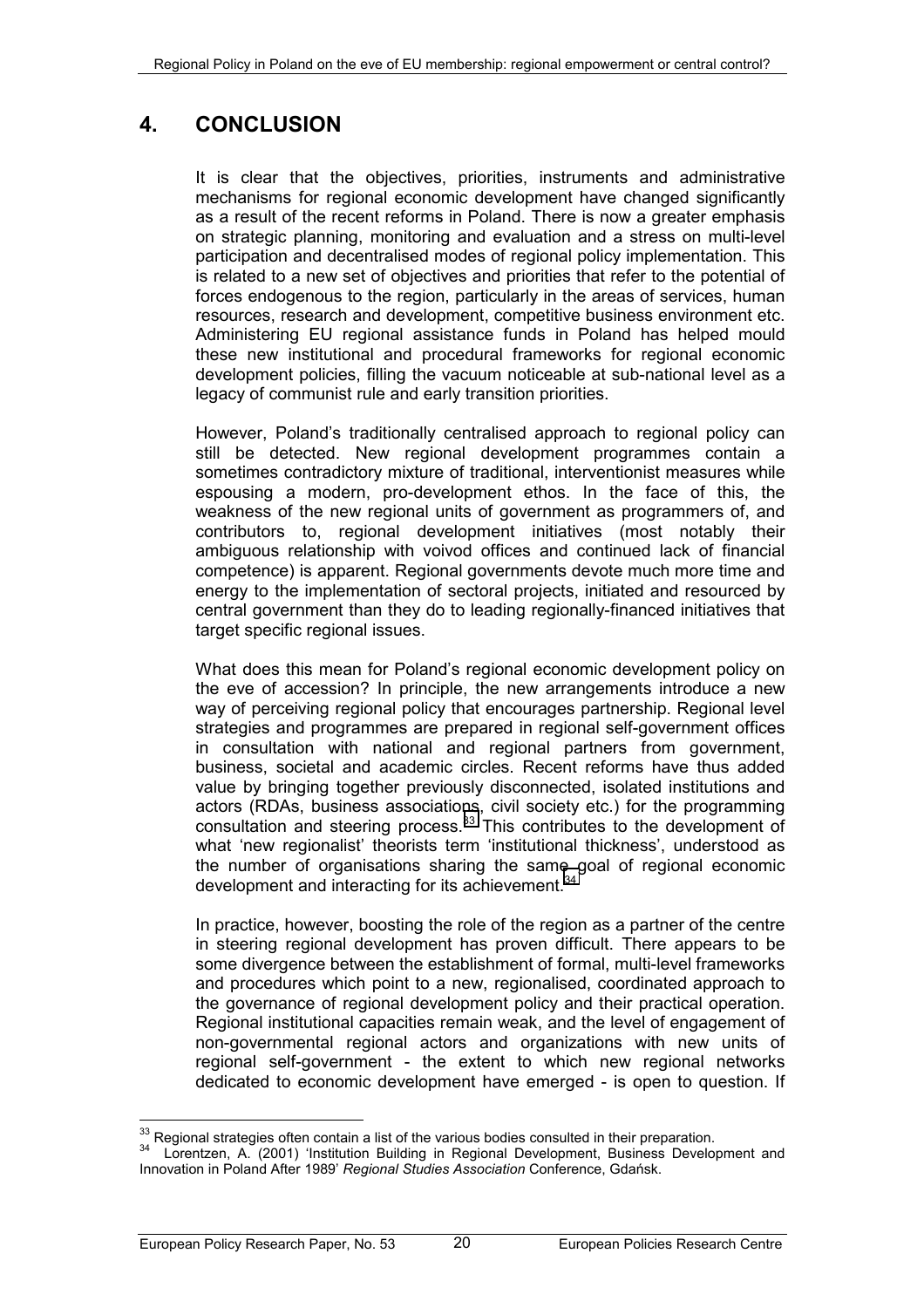the role of regional government as a nexus for coordinating regional development is limited and uncertain, what is to be gained from fostering closer ties with it? Some regional actors have been involved in the consultation process that eventually produced development strategies, but what does this amount to in terms of actually impacting on economic development processes in the region?

Poland's regional policy system continues to evolve and it must be borne in mind that the process of creating new institutional arrangements has been extremely rapid. These new regional units are still attempting to build up their capacities and have yet to become embedded. Given its historical context, redefining the region as a unit of political representation, economic power and cultural significance will take time. Public trust in the new regional level is low: in a recent national opinion poll only 9% of those surveyed expressed satisfaction with the new level, while 58% were happy with the work of the local, municipal level.<sup>35</sup> Municipalities have had over a decade to foster closer links with citizens, while the regional tier is just embarking on this process. Moreover, the regional level has to overcome the perception of regional government officials as 'outsiders'; a legacy of the communist period.

Nevertheless, one of the stated aims of regional reforms - giving the region a greater say in setting its own economic development trajectories - is proving difficult to achieve. Currently, there appear to be two distinct spheres of regional policy in operation in Poland matching both sides of the centralist/regionalist debate: large-scale, 'top-down' central interventions (such as infrastructure projects); and small-scale 'bottom up' regional or local initiatives (which may be more concerned with developing regional clusters of SMEs). Both types of activity are important in the current Polish context. However, according to regionalists, an intermediary administrative level provides a vital bridge coordinating the national and general with the local and specific. At the moment, due to the fragility of the regional level, the connection between these spheres is weak.

Government proposals for granting regions a greater share in tax incomes are being debated: for some, these reforms would boost the financial autonomy and political power of regional governments while others see an increased share of tax revenues as a way of increasing the responsibilities of regions without granting them the advantages that would accrue from raising their own taxes.<sup>36</sup> Government plans for the establishment of around six planning or statistical regions, drawn from combinations of the existing voivodships and fitting the EC's NUTS I criteria, have recently emerged. The intention is for these regions to serve purely as statistical units, but some regional selfgovernments fear that how they are grouped will have an impact on the future allocation of Structural Funds and may lessen regional input into the process.<sup>37</sup> Thus, questions of regionalisation and centralisation – how regional development policy should be financed and who should decide how it is spent - are ongoing. On the eve of accession, a new, challenging stage in the evolution of the Polish regional policy system is about to begin. These new frameworks will be tested by the demands of absorbing regional funds and managing regional development programmes. In an enlarged EU, Polish

<sup>&</sup>lt;sup>35</sup> 'Nieudana kadencja samorzadów' Rzeczpospolita 15/7/02.

<sup>36</sup> fueudana kadencja samorządów?*í Gazeta Wyborcza 29/07/2003.*<br><sup>36</sup> fueudana kadencja samorządów?*í Gazeta Wyborcza 29/07/2003.*<br><sup>37</sup> fWojewództwa w regiony*′ Rzeczpospolita 2/3/04.*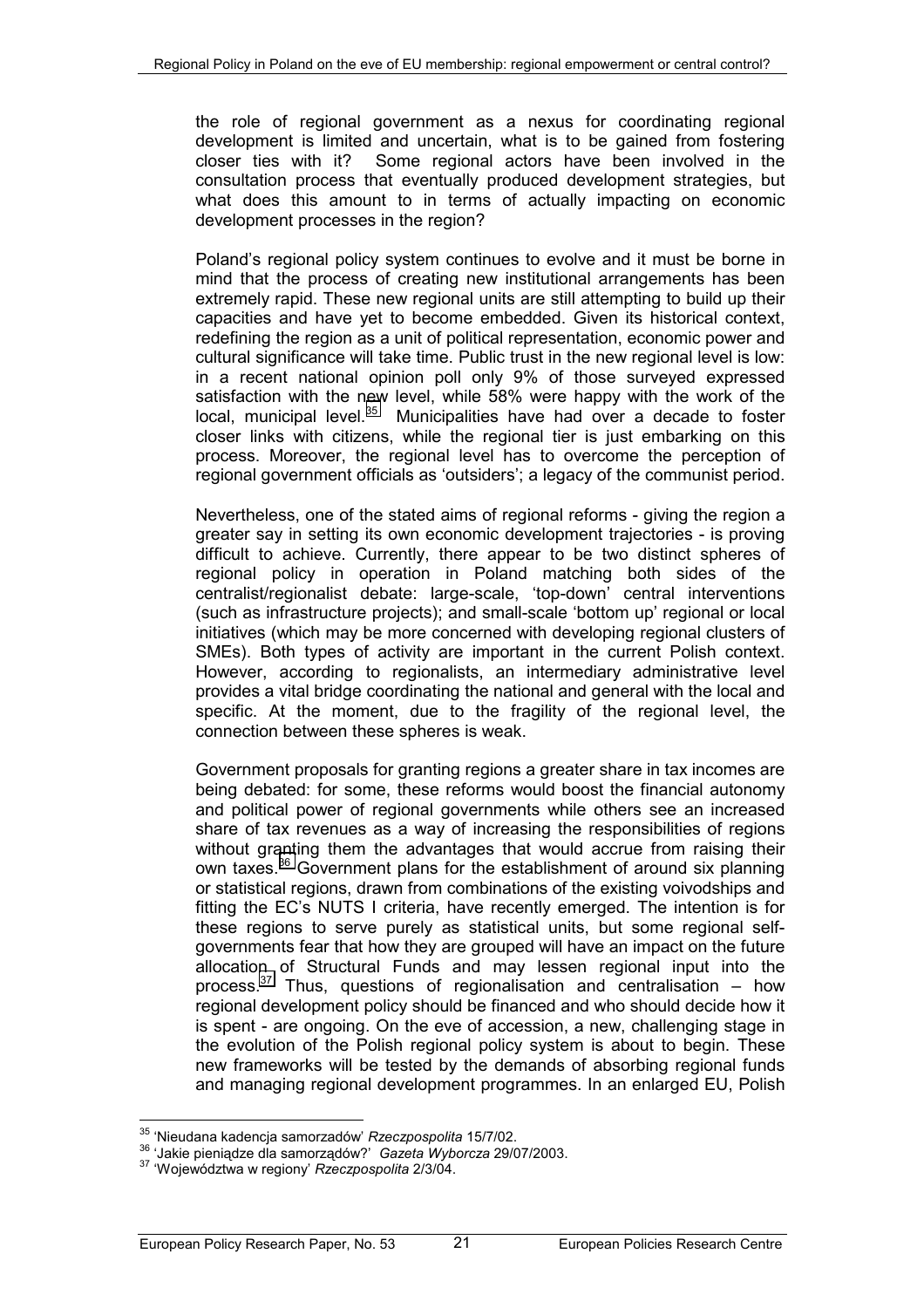regions will also have to withstand increased competitive pressure from member states. Further reform, clarifying the regional policy responsibilities of actors at national and regional levels, making the funding and implementation of regional policy more transparent and boosting the role of the region as a coordinator of regional development programmes, is needed.